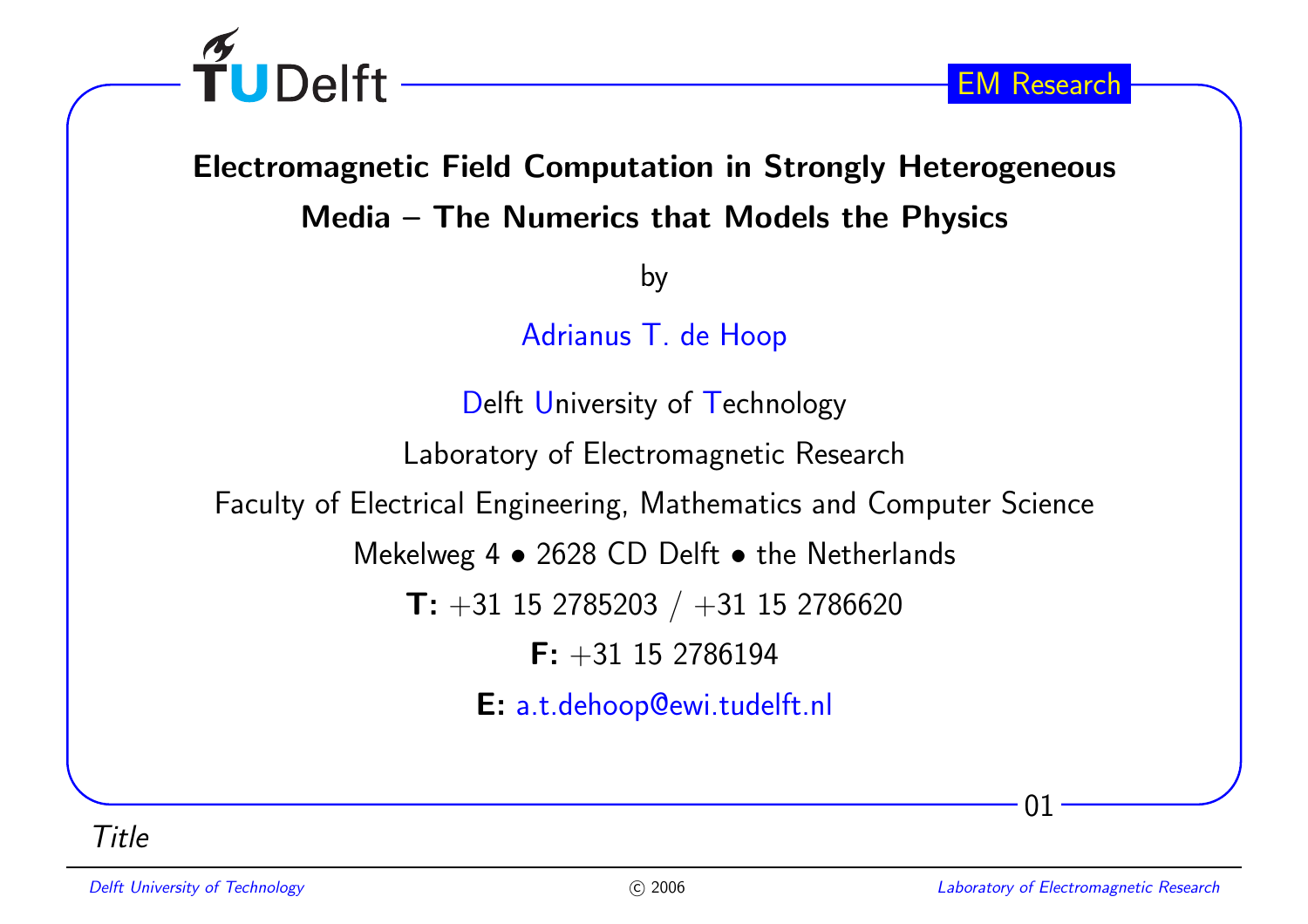

## Copyright © 2006

Laboratory of Electromagnetic Research

Faculty of Electrical Engineering, Mathematics and Computer Science

Delft University of Technology

Mekelweg <sup>4</sup>

<sup>2628</sup> CD Delft, the Netherlands

 $\textsf{T: +31 15 2786620}\bullet\textsf{F: +31 15 2786194}\bullet\textsf{W: www.emlab.ewi.tudelft.nl}$ 

#### All rights reserved.

No part of this publication may be reproduced, stored in <sup>a</sup> retrieval system, ortransmitted, in any form or by any means, electronic, mechanical, <sup>p</sup>hotocopying, recording, or otherwise, without the prior written permission of the Laboratory of Electromagnetic Research.

#### Copyright statement

1a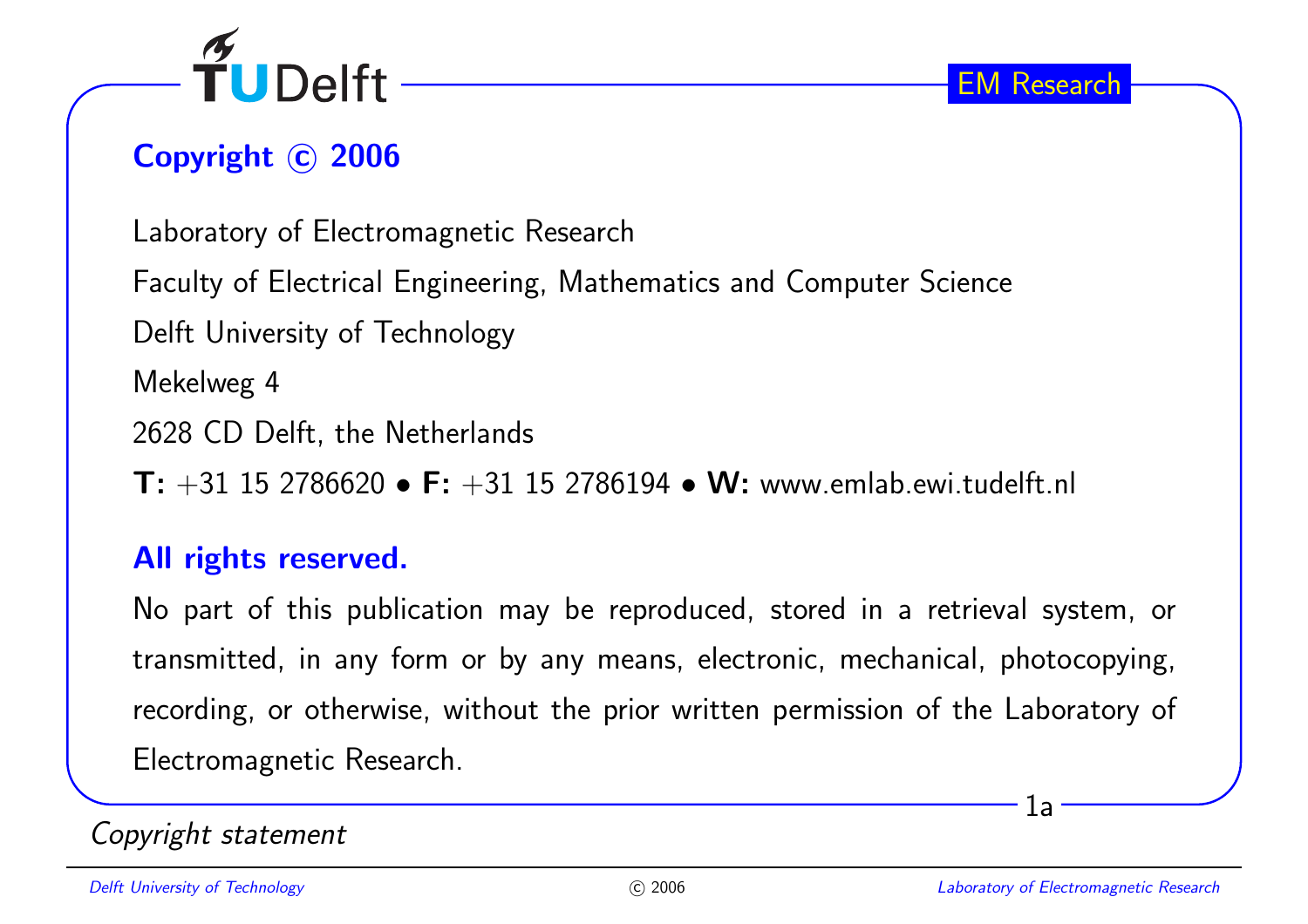

#### Synopsis:

- Introduction and motivation
- Description of the configuration
- EM field equations in strongly heterogeneous media
- EM field equations in the discretized geometry
- EM field expansions in the discretized geometry: Edge expansions, Face expansions
- The 3D Cartesian coordinate-stretched Perfectly Matched Embedding
- Equivalent system of field relations in the (truncated) embedding

#### **Synopsis**

02

EM Research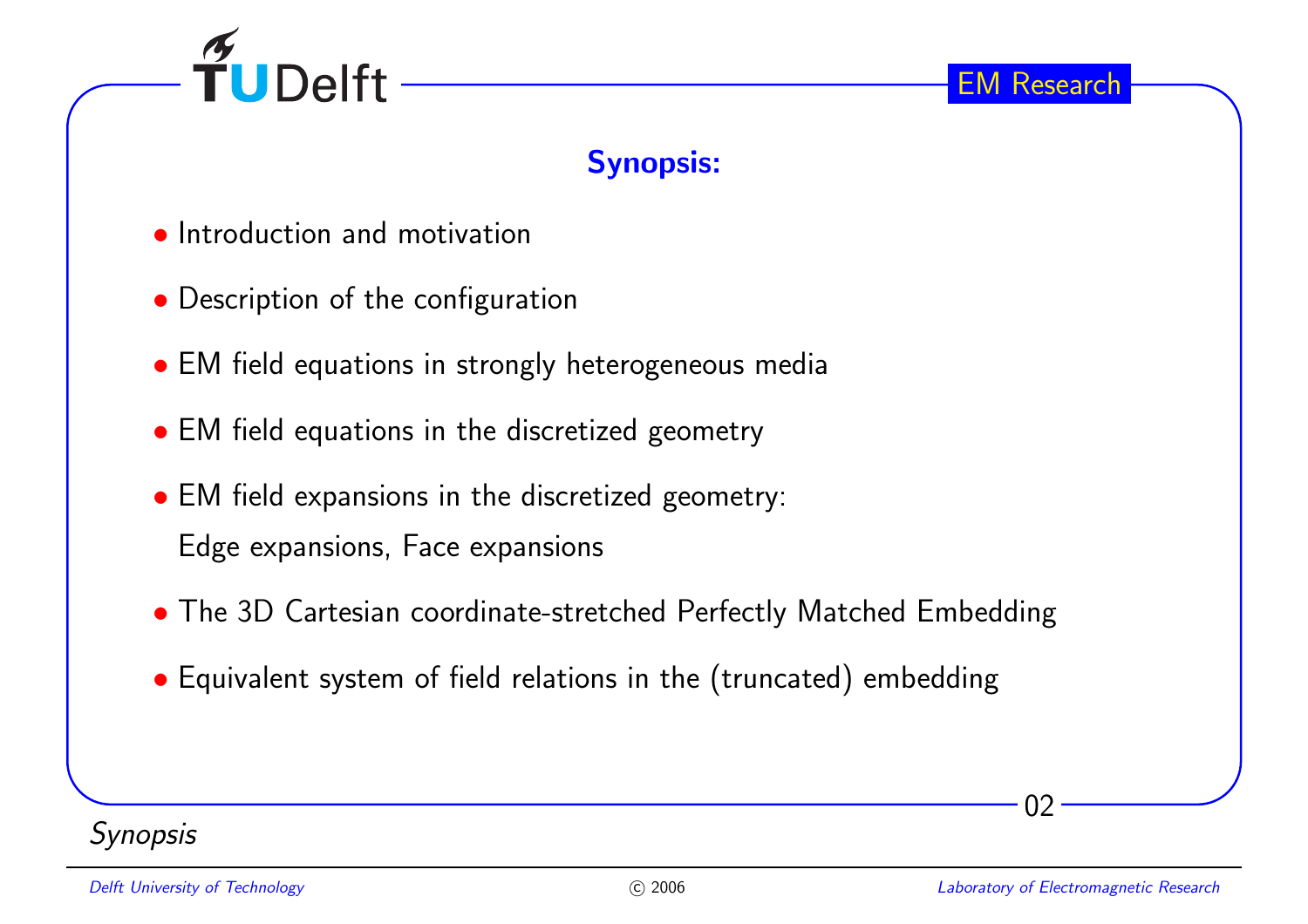

A Maxwell (EM) field problem consists of the following ingredients:

- **Coupled system of field equations** interrelating the space-time behavior of the field quantities
- **System of constitutive relations** representative of the physical behavior of vacuum and matter (active and passive)
- **Set of initial conditions** in accordance with the property of **causality**
- Set of conditions representing the radiation into an unbounded em**bedding (universe)** in accordance with the property of causality such that

#### •UNIQUENESS HOLDS

TUDelft -

Ingredients of <sup>a</sup> (uniquely solvable) Maxwell (EM) field problem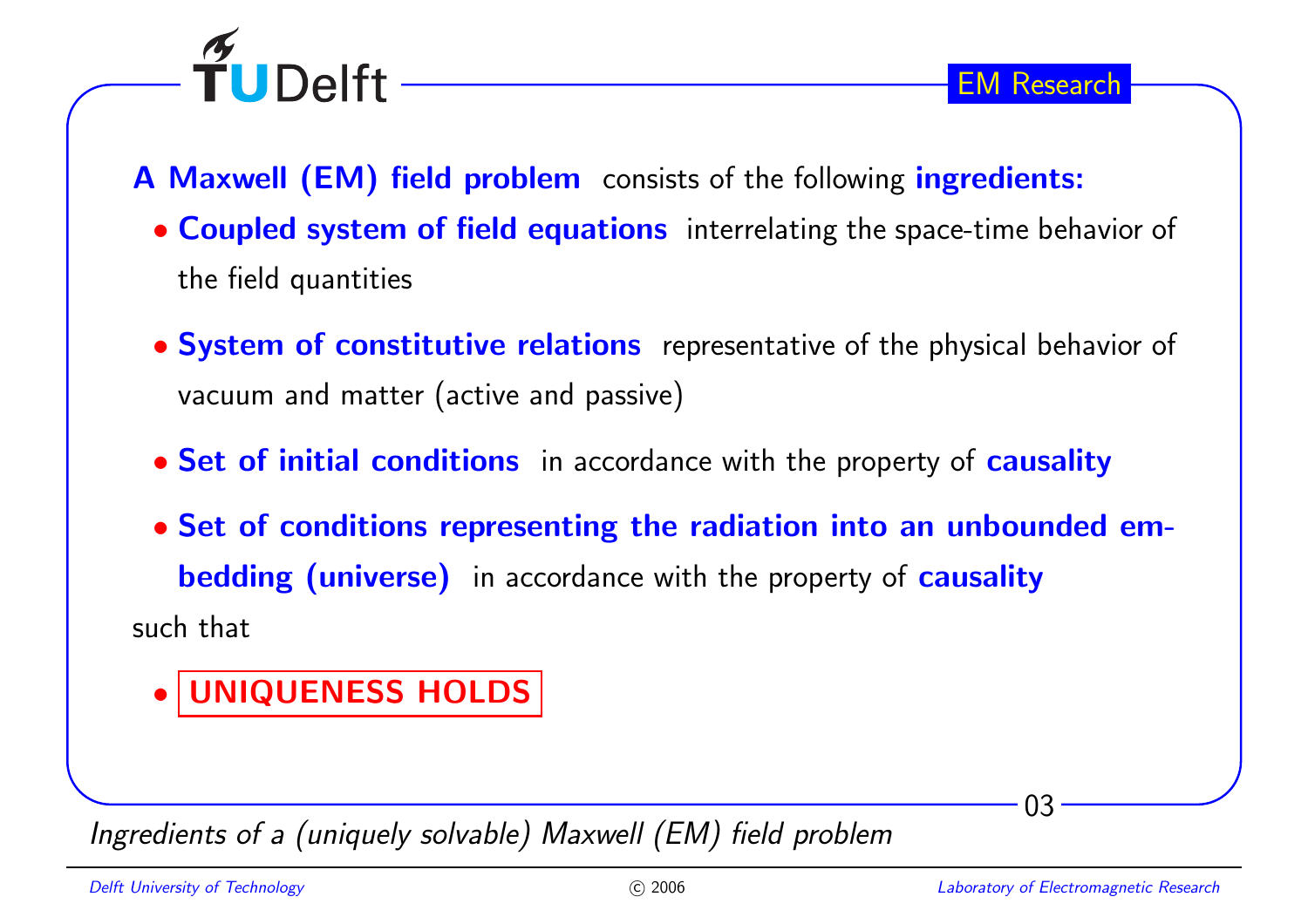## The **geometrical structure of space-time**  $(\mathbb{R}^3 \times \mathbb{R})$ :

- $\bullet \bm{x} = x_1 \bm{i}_1 + x_2 \bm{i}_2 + x_3 \bm{i}_3 \in \mathbb{R}^3 =$  Cartesian position vector in space
- • $\bullet \{x_1, x_2, x_3\} \in \mathbb{R}^3$  = Cartesian position coordinates  $\quad \bullet \; t \in \mathbb{R}$  = time coordinate
- $+$  the **physics of EM phenomena** imply  $\implies$

TUDelft

- Admissible EM field quantities: Piecewise continuous, real-valued, Cartesian tensors of <mark>Rank 1</mark> (vectors)
- Admissible EM source quantities (active part in the constitutive relations): Piecewise continuous, real-valued, Cartesian tensors of Rank 1 (vectors)
- Admissible EM constitutive functionals (passive part in the constitutive relations): Piecewise continuous, real-valued Cartesian tensors of Rank <sup>2</sup>

Admissible field quantities, source quantities and constitutive coefficients

 $\Omega$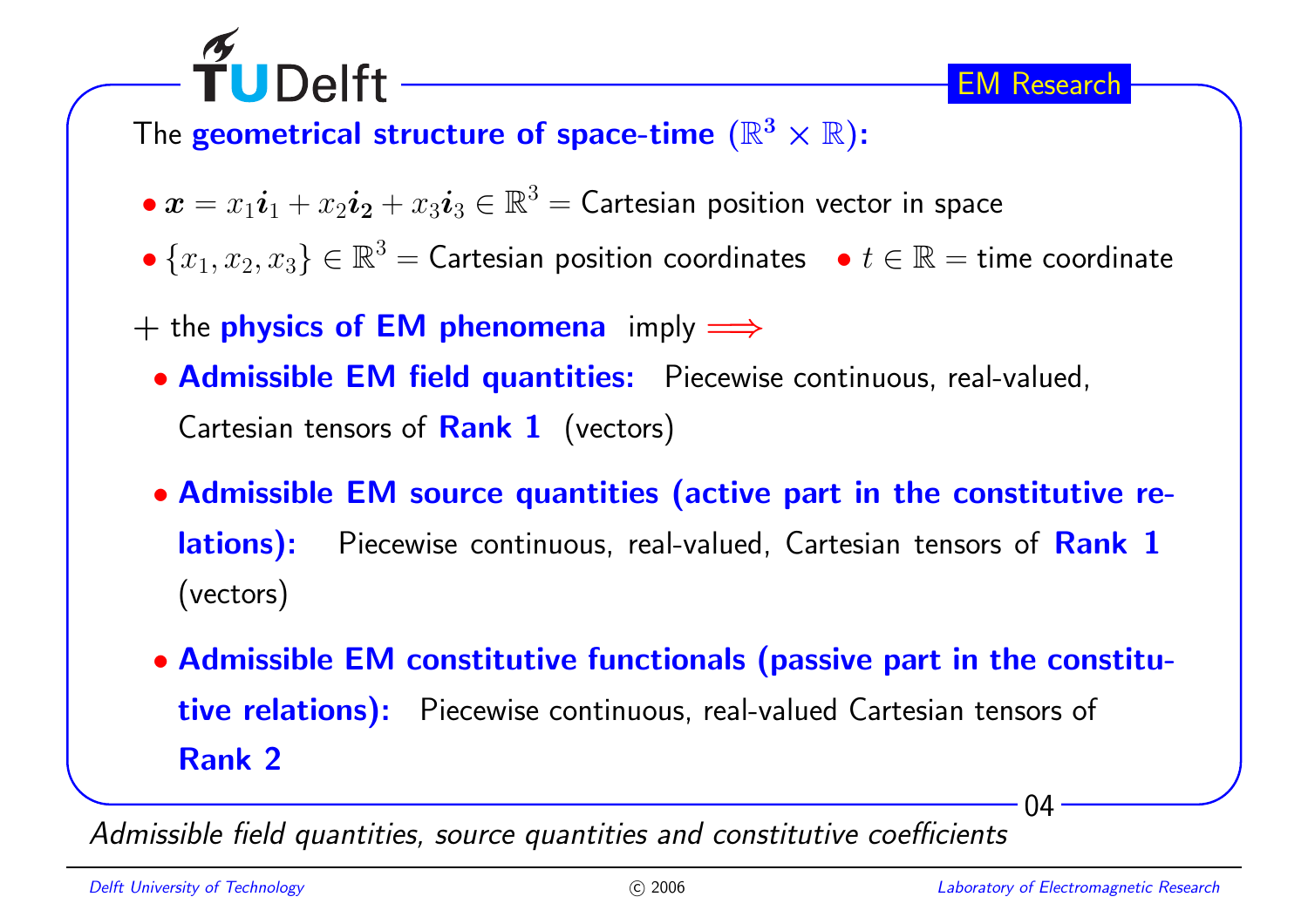

Proof of  $\fbox{\sf UNIQUENESS}$  implies [DeHoop, 2003]  $\Longrightarrow$ 

- Admissible constitutive behavior of matter:
	- Linear
	- Time invariant
	- Locally reacting
	- Causally reacting
- Causality can only be handled via theTIME LAPLACE TRANSFORMATION:

$$
\hat{F}(\boldsymbol{x}, s) = \int_{t=t_0}^{\infty} \exp(-st) F(\boldsymbol{x}, t) dt
$$
 analytic for  $s \in \mathbb{C}$ , Re(s) > 0  

$$
\hat{F}(\boldsymbol{x}, s) = o(1)
$$
 as  $|s| \to \infty$  in  $s \in \mathbb{C}$ , Re(s) \ge 0  

$$
\hat{F}(\boldsymbol{x}, s^*) = \hat{F}^*(\boldsymbol{x}, s) \quad (*=complex conjugate) \quad \text{(Schwarz' reflection principle)}
$$

Admissible constitutive behavior of matter – Time Laplace transformation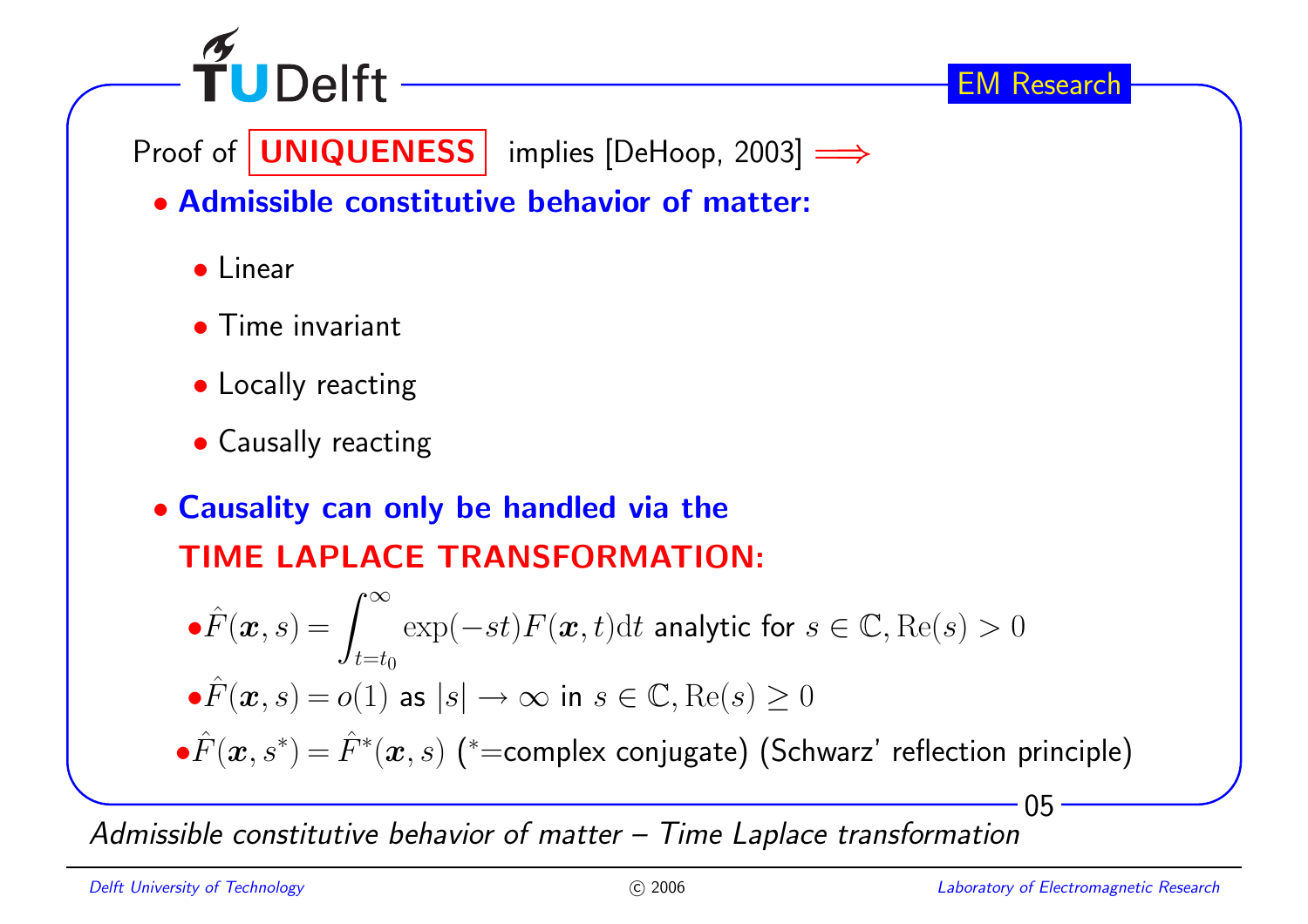

#### The time Laplace transformation (properties)

• 
$$
\hat{F}(\boldsymbol{x}, s) = \int_{t=t_0}^{\infty} \exp(-st) F(\boldsymbol{x}, t) dt
$$
 analytic for  $s \in \mathbb{C}$ , Re(s) > 0



• 
$$
\{\hat{F}(\bm{x}, s_0 + nh); s_0 > 0, h > 0, n = 0, 1, 2, \ldots\}
$$
  $\Longrightarrow$   $F(\bm{x}, t)H(t - t_0)$ 

The time Laplace transformation (properties)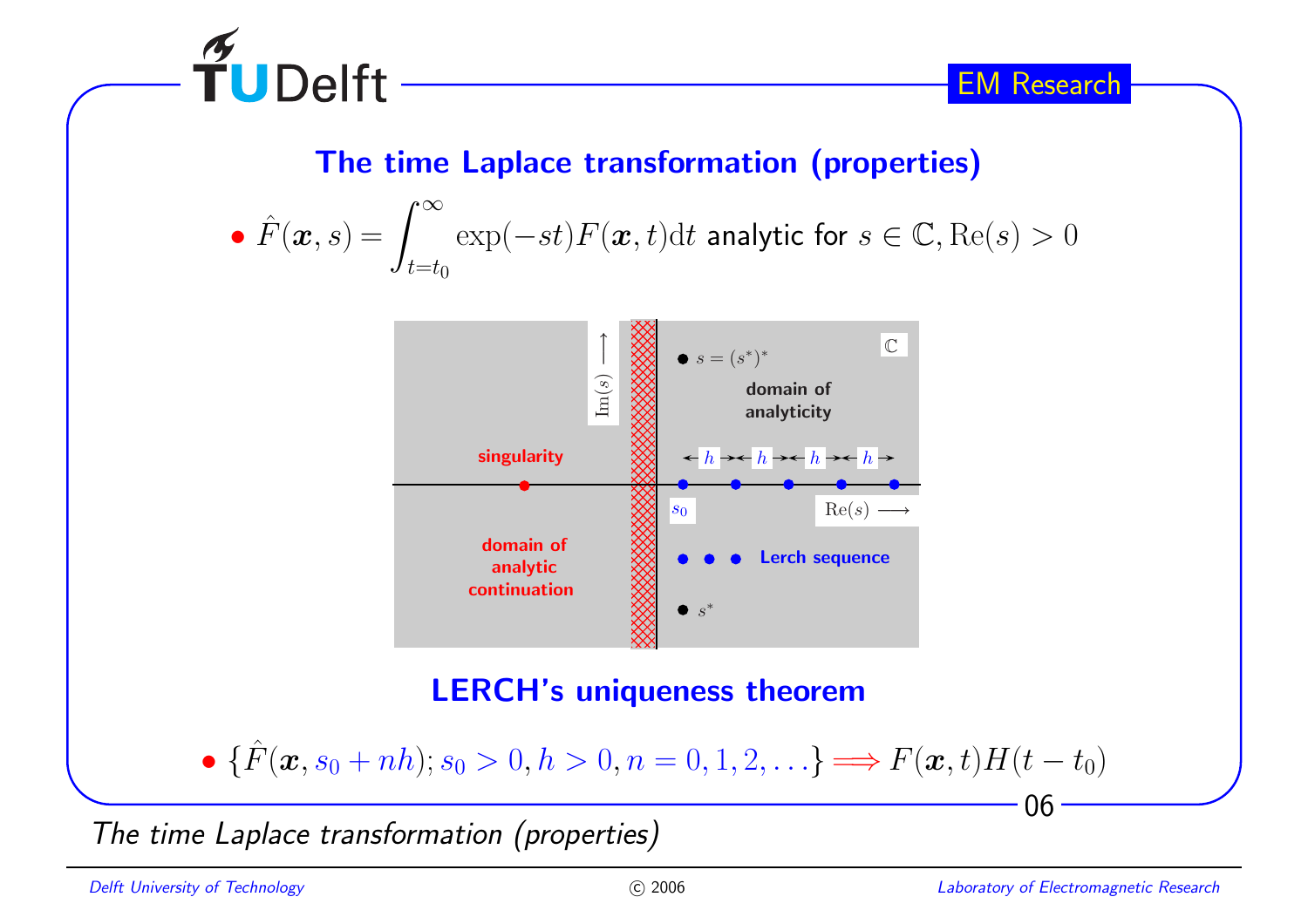## The geometrical (tensorial) structure of EM fields in space-time  $\mathbb{R}^3{\times}\mathbb{R}$ :

- $\bullet$  At any time  $t\in\mathbb{R}$  each EM field quantity or constitutive coefficient is a (Cartesian) <code>TENSOR</code> for  $x_m \in \mathbb{R}^3$
- The (Cartesian) components of <sup>a</sup> tensor are denoted by SUBSCRIPTED $\boldsymbol{\mathsf{SYMBOLS}}$  ('subscript notation')
- $\bullet$  The number of subscripts is equal to the  $\textsf{RANK}$  of the tensor (tensor of rank  $0 =$  scalar; tensor of rank  $1 =$  vector)
- Repeated subscripts in <sup>a</sup> product indicate SUMMATION over the number of dimensions ('summation convention')
- 07• LEVI-CIVITA TENSOR  $\epsilon_{i,j,k}$  (completely anti-symmetric tensor of rank 3):  $\bm{\epsilon_{i,j,k}}=1$  if  $\{i,j,k\} =$  even permutation of  $\{1,2,3\}$ ,  $\bm{\epsilon_{i,j,k}}=-1$  if  $\{i,j,k\} =$ odd permutation of  $\{1,2,3\}$ ,  $\bm{\epsilon_{i,j,k}} = 0$  if  $\{i,j,k\}$  are not all different

The geometrical (tensorial) structure of EM fields in space-time

TUDelft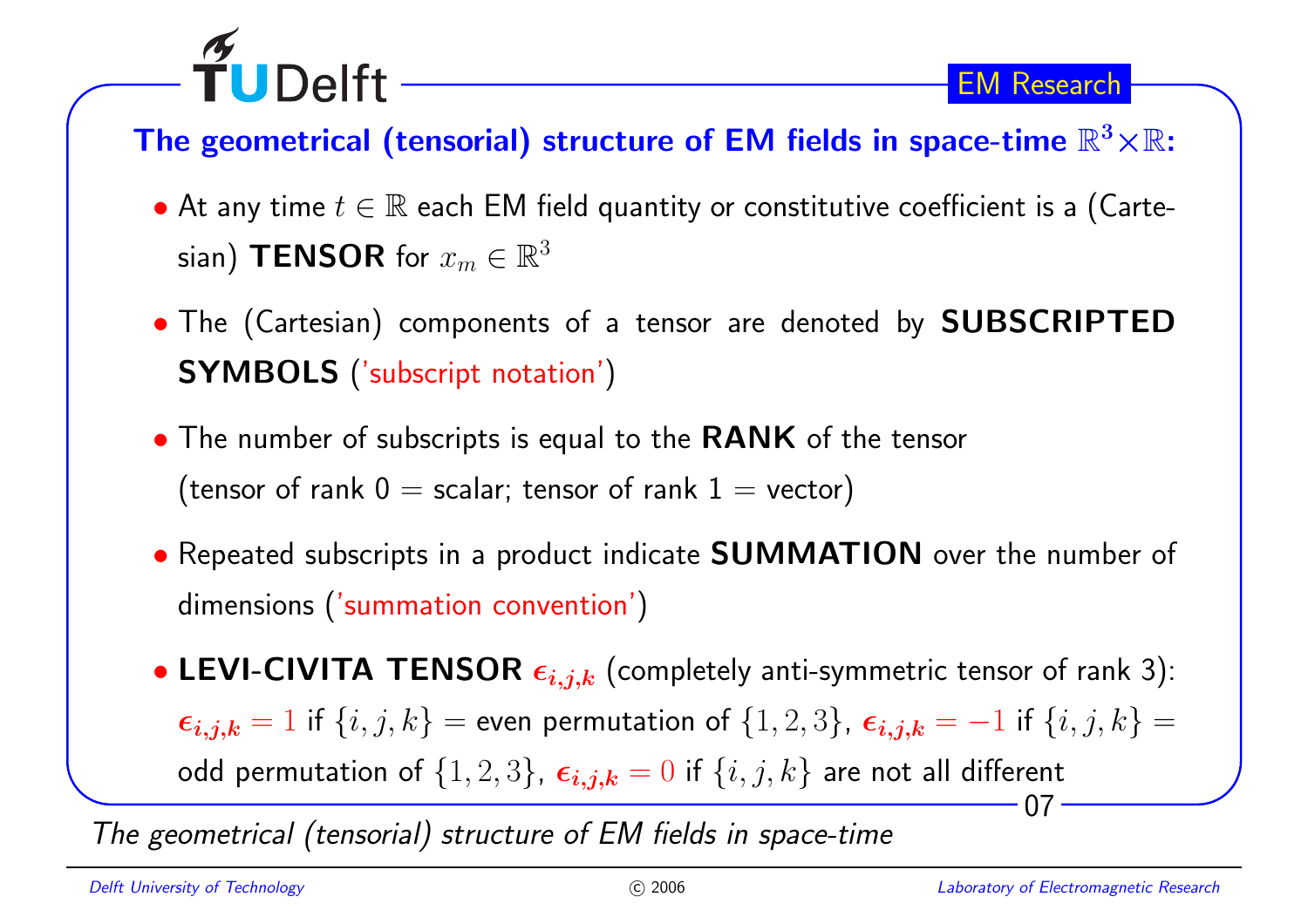

EM field topology in space-time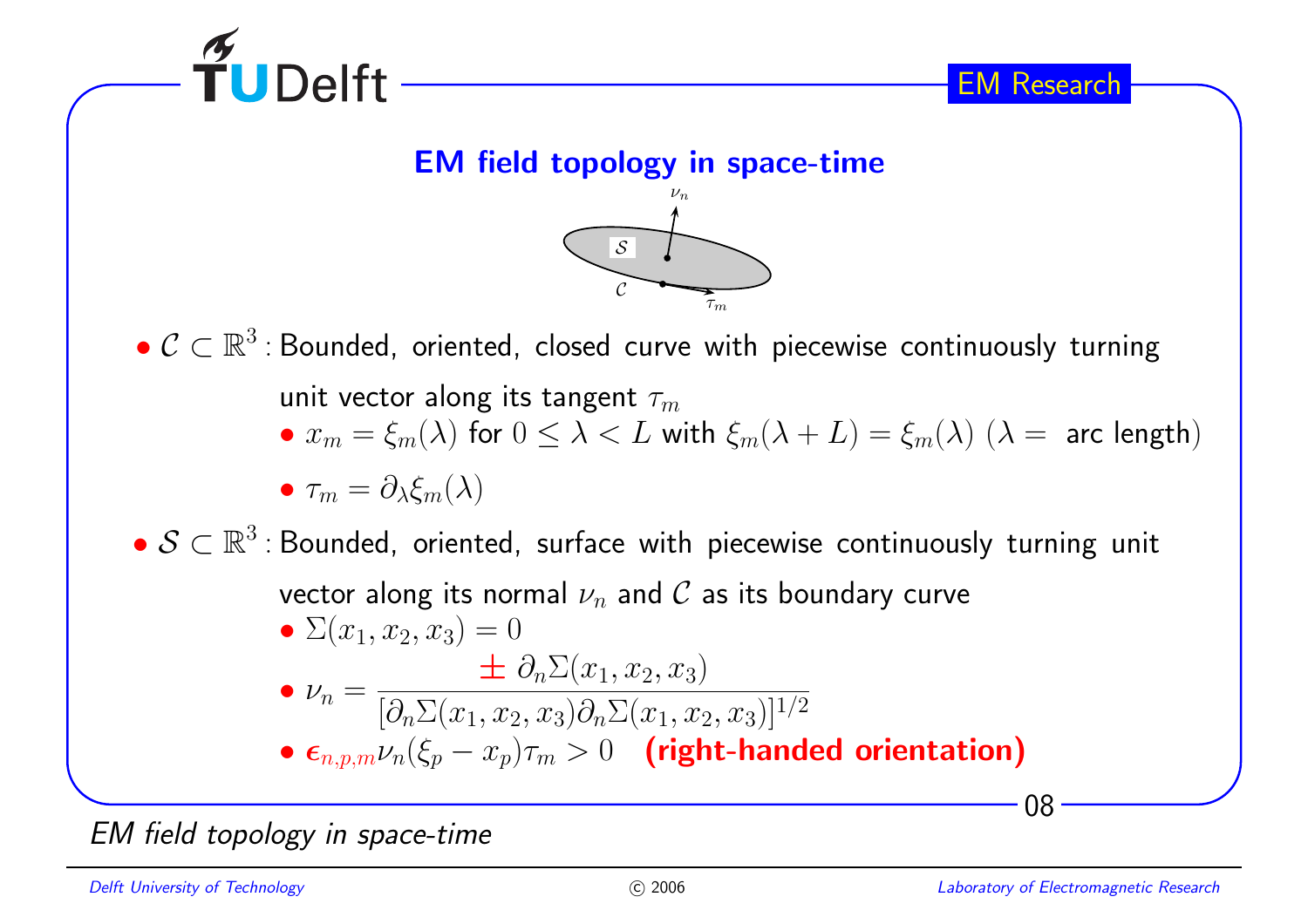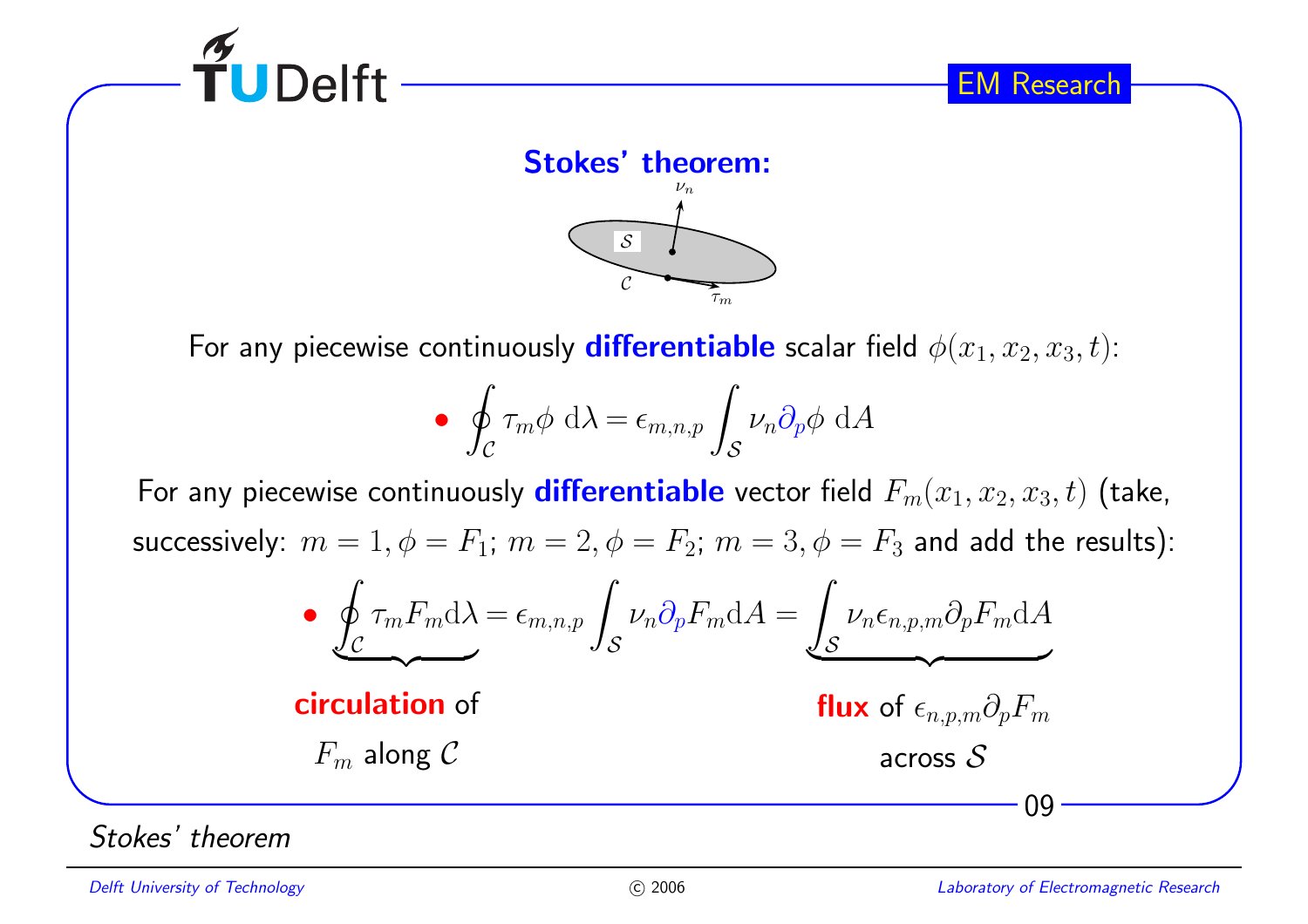

Global EM field relations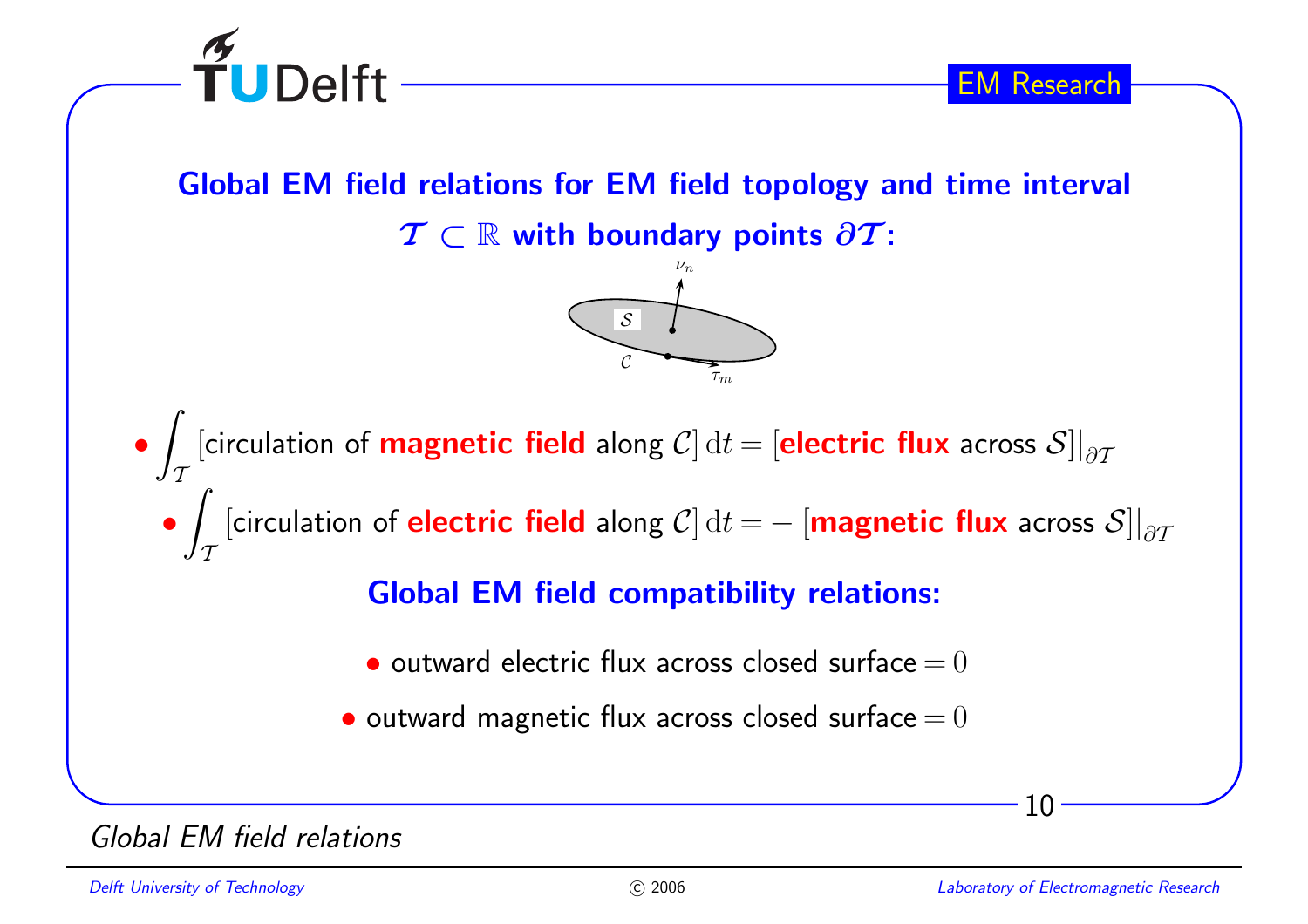

The electric and magnetic field strengths and flux densities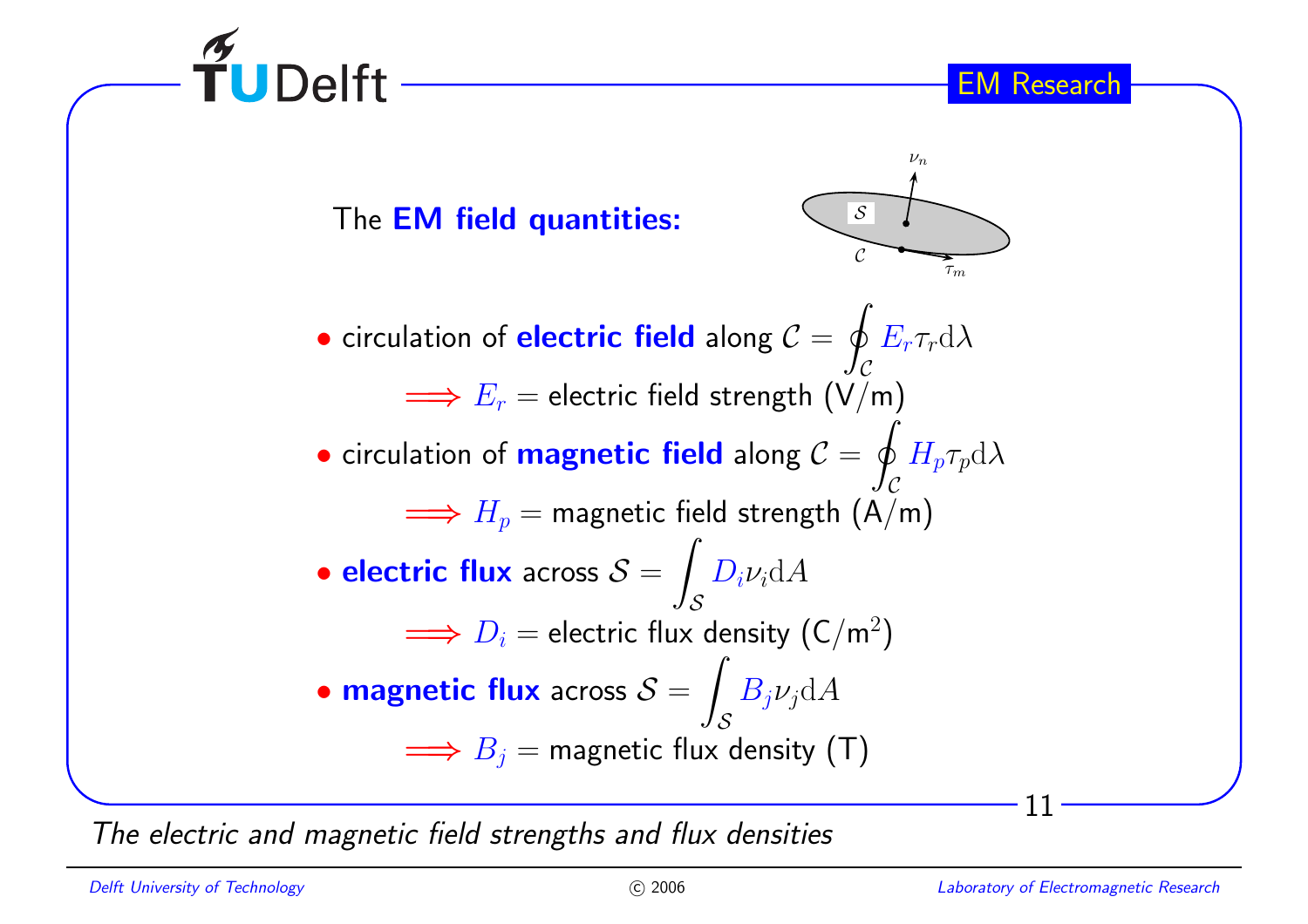

Global EM field equations (starting point for EM field computation in





The <sup>g</sup>lobal EM field equations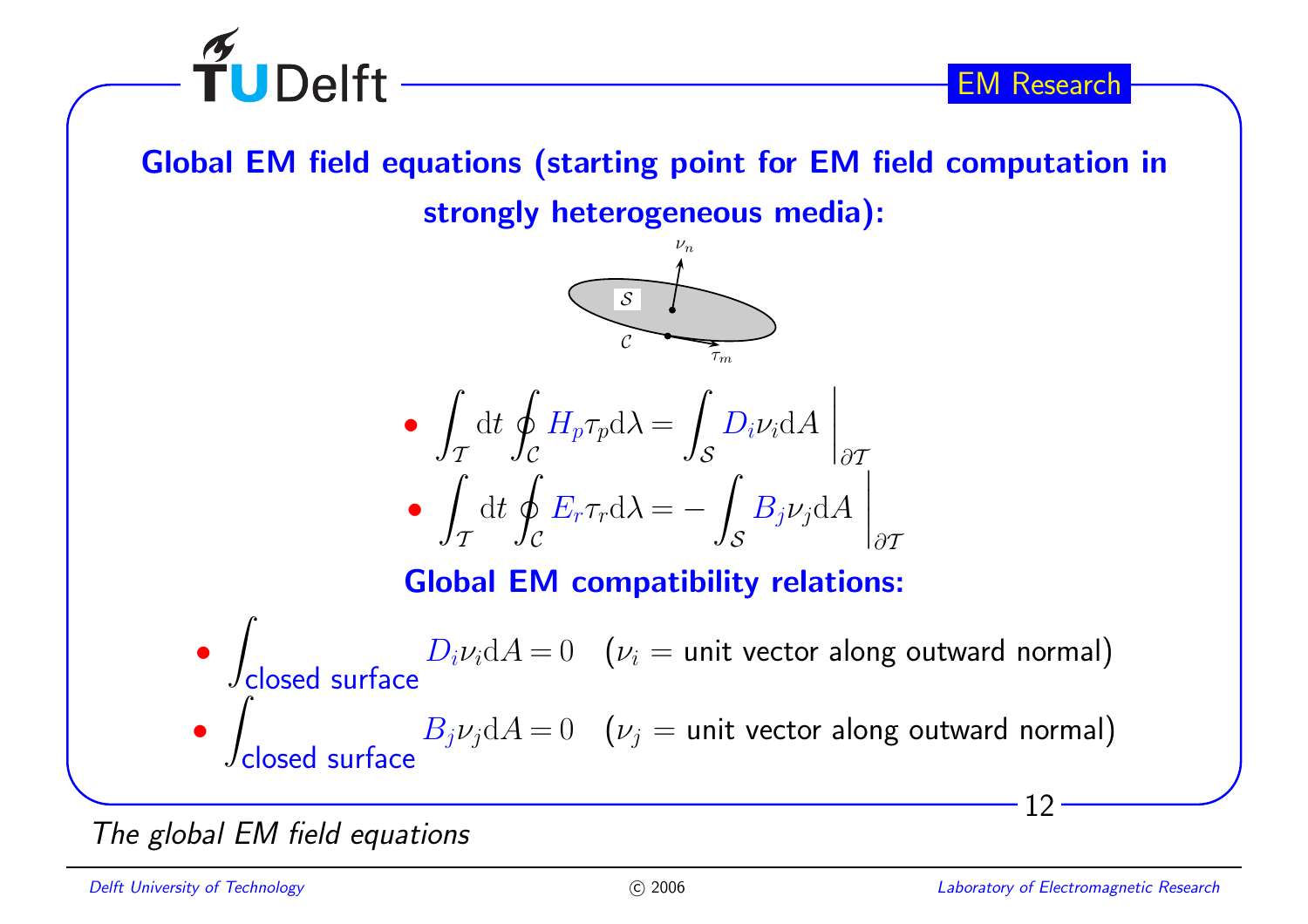

 $\widetilde{\mathbf{T}}$ UDelft -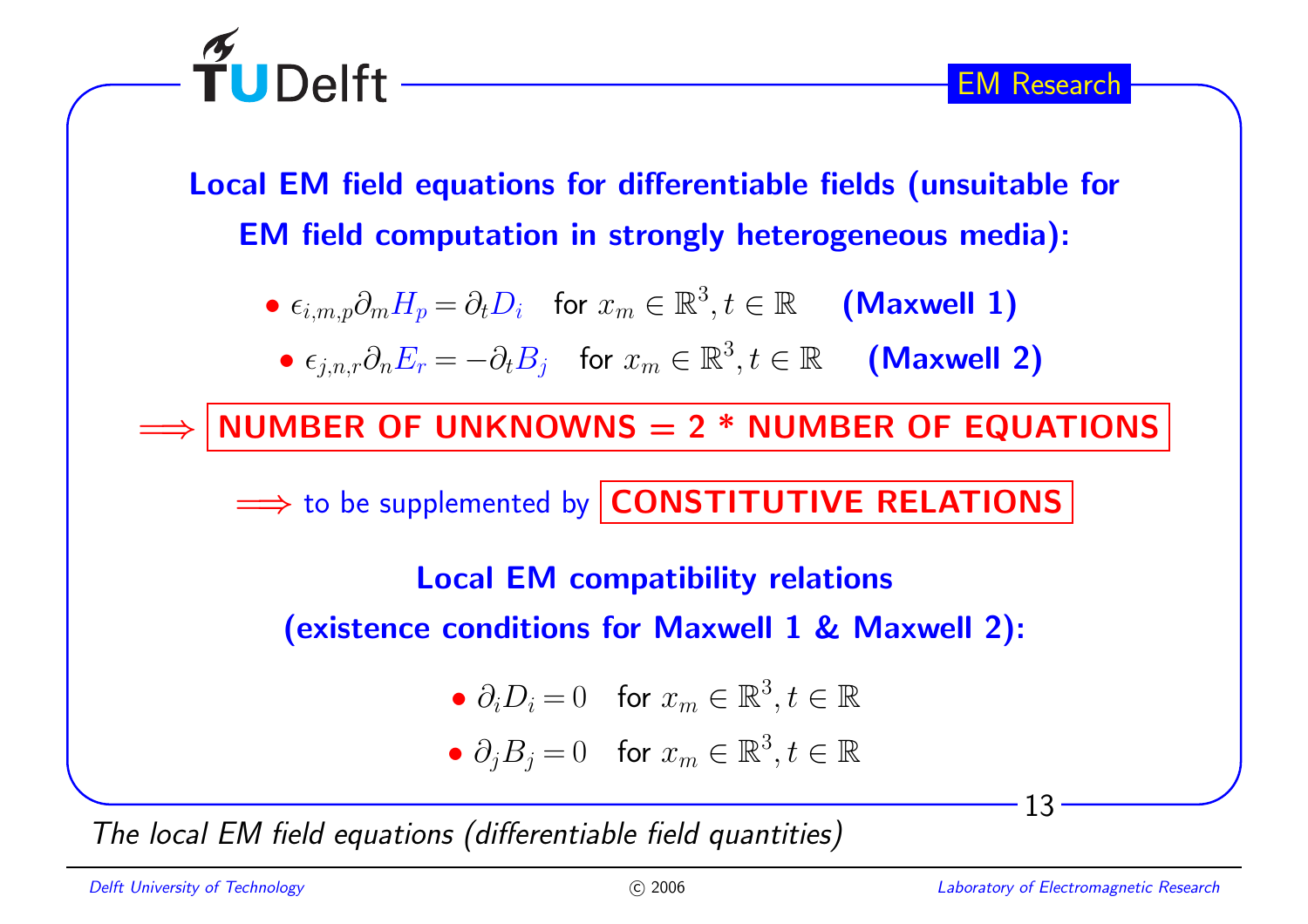

### Local EM constitutive relations in vacuum (SI):

• 
$$
D_i(x_m, t) = \epsilon_0 \delta_{i,r} E_r(x_m, t)
$$
   
•  $B_j(x_m, t) = \mu_0 \delta_{j,p} H_p(x_m, t)$ 

- $\mu_0 = 4\pi * 10^{-7}$  H/m (permeability of vacuum)
- • $\bullet\ \epsilon_0 = 1/\mu_0 c_0^2$  F/m (permittivity of vacuum)
- $\bullet \; c_0 = 299792458 \;$  m/s (EM wavespeed in vacuum)
- $\bullet$   $\delta_{i,j} = \{1,0\}$  for  $\{i=j,i\neq j\}$  (Kronecker tensor)

Macroscopic EM constitutive relations in matter: volume averagingover  $\mathcal{D}_{\in}$   $(\mathcal{D}_{\in}$  = representative elementary domain,  $x_m =$  barycenter of  $\mathcal{D}_{\in}$  ) of the (causal) response of (classical or quantum) atomic models  $\Longrightarrow$ 

$$
\{E_r, H_p\}(x_m, t')|_{t' \in (-\infty < t' \le t)} \longmapsto \{D_i, B_j\}(x_m, t) \quad \text{(general)}
$$
\n
$$
E_r(x_m, t')|_{t' \in (-\infty < t' \le t)} \longmapsto D_i(x_m, t) \quad H_p(x_m, t')|_{t' \in (-\infty < t' \le t)} \longmapsto B_j(x_m, t)
$$
\n(most materials)

EM constitutive relations (vacuum and matter)

**TUDelft**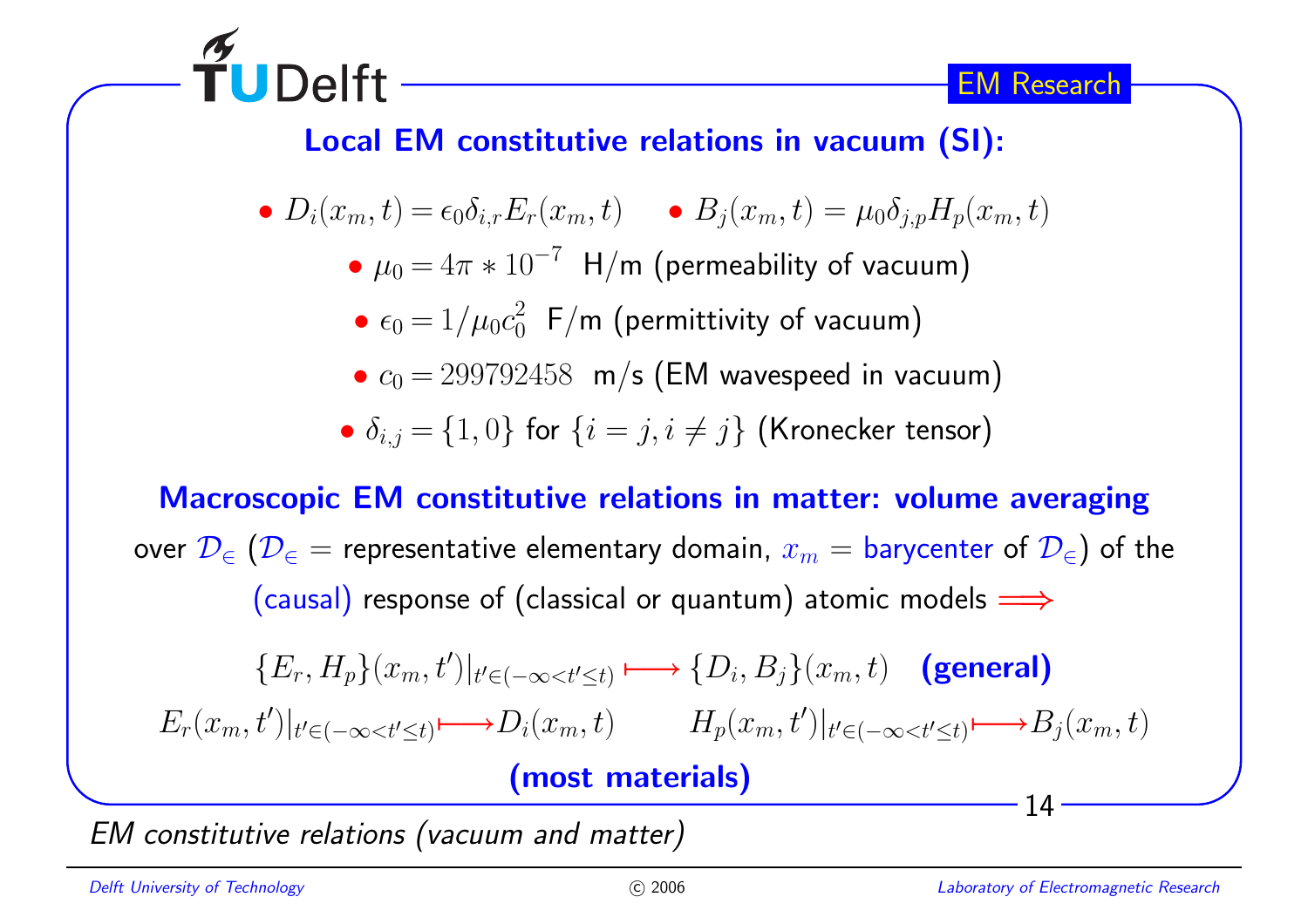

#### LORENTZ's theory of electrons:

- $D_i = \epsilon_0 E_i + P_i^{\text{ind}} + P_i^{\text{ext}}$
- $B_j = \mu_0 H_j + M_j^{\text{ind}} + M_j^{\text{ext}}$

• $\bullet$   $P_i^{\text{ind}}$  = (field-dependent) induced electric polarization (C/m<sup>2</sup>)

> $=$  atomic mechanical response to electric field excitation (electric force on electric charge)

- • $\bullet$   $P_i^{\text{ext}}$  = (field-independent) external electric polarization (C/m<sup>2</sup>)
- • $\bullet \ M^{\text{ind}}_j$  = (field-dependent) induced magnetization (T)
	- $=$  atomic mechanical response to magnetic field excitation

(magnetic force on orbital electric charge and torque on magnetic spin)

• $\bullet$   $M_j^{\text{ext}}$   $=$  (field-independent) external magnetization (T)

#### EM constitutive relations in matter (continued)

15

EM Research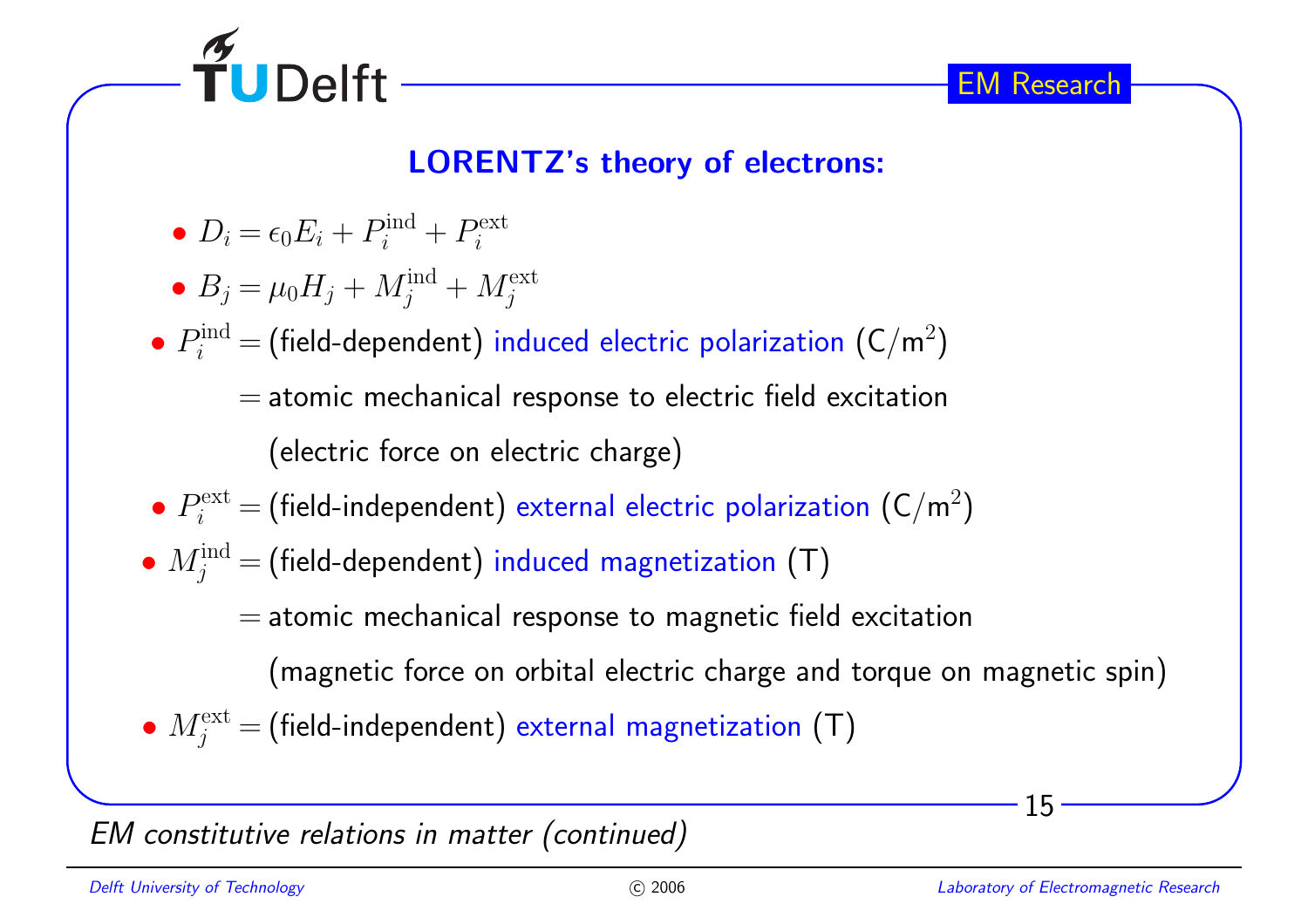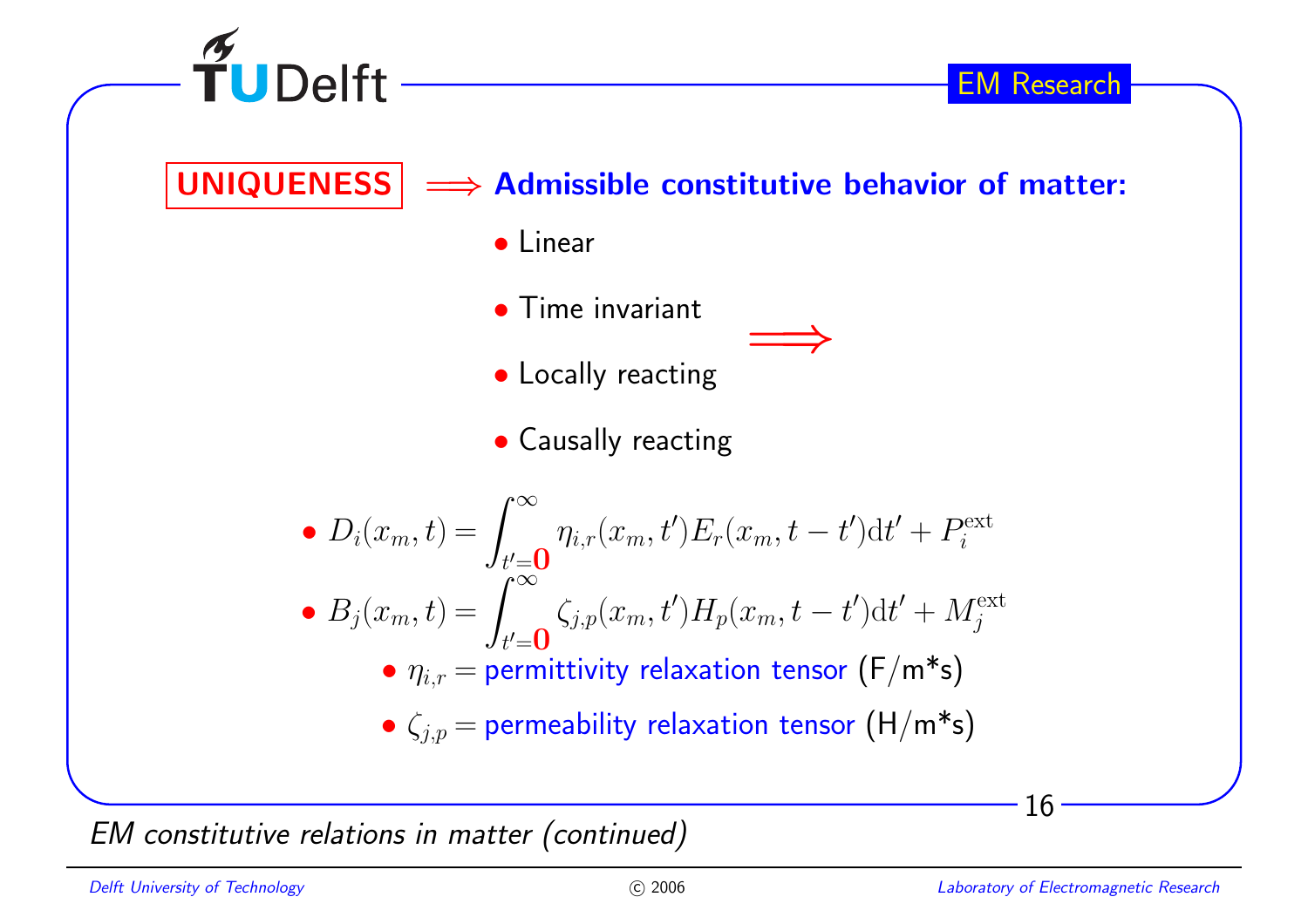**UDelft** EM ResearchEM constitutive relations (passive part) $\binom{(t)}{*}$  = time convolution,  $\stackrel{\blacksquare\hspace{0.1em}\blacksquare\hspace{0.1em}\smash{\mathop{\longleftarrow}}}}{=}$  time Laplace trans  $\;\dot{\to}\; =$  time Laplace transformation):  $=\int_{t'=0}^{\infty} \eta_{i,r}(x_m, t')E_r(x_m, t-t')dt' = \eta_{i,r}(x_m, t) \stackrel{(t)}{*} E_r(x_m, t)$ •  $D_i(x_m,t) =$ LT $\begin{array}{cc} \begin{array}{c} \begin{array}{c} \text{L-I} \end{array} \\ \begin{array}{c} \text{I} \end{array} \end{array} \end{array} \begin{array}{cc} \begin{array}{c} \text{I} \end{array} \end{array}$  $\hat{D}_i(x_m, s) = \hat{\eta}_{i,r}(x_m, s) \hat{E}^{\dag}$  $E_r(x_m, s)$  $=\int_{t'=0}^{\infty} \zeta_{j,p}(x_m, t')H_p(x_m, t-t')dt' = \zeta_{j,p}(x_m, t) \stackrel{(t)}{*} H_p(x_m, t)$ •  $B_j(x_m,t) =$ LT $\longrightarrow$  •  $\hat{B}_j(x_m, s) = \hat{\zeta}_{j,p}(x_m, s) \hat{H}_p(x_m, s)$ Properties of  $\{\hat\eta_{i,r}(x_m,s),\hat\zeta_{j,p}(x_m,s)\}$ : • analytic in  $\text{Re}(s) > 0$  • positive definite for  $\text{Re}(s) > 0, \text{Im}(s) = 0$  $\textsf{Pad\'e}\{\mathsf{n},\mathsf{n}\}$  representations of  $\{\hat\eta_{i,r}(x_m,s),\hat\zeta_{j,p}(x_m,s)\} \Longrightarrow$  Constitutive relations: • Local ordinary differential operators in time(avoids time convolutions)17

EM constitutive relations (passive part)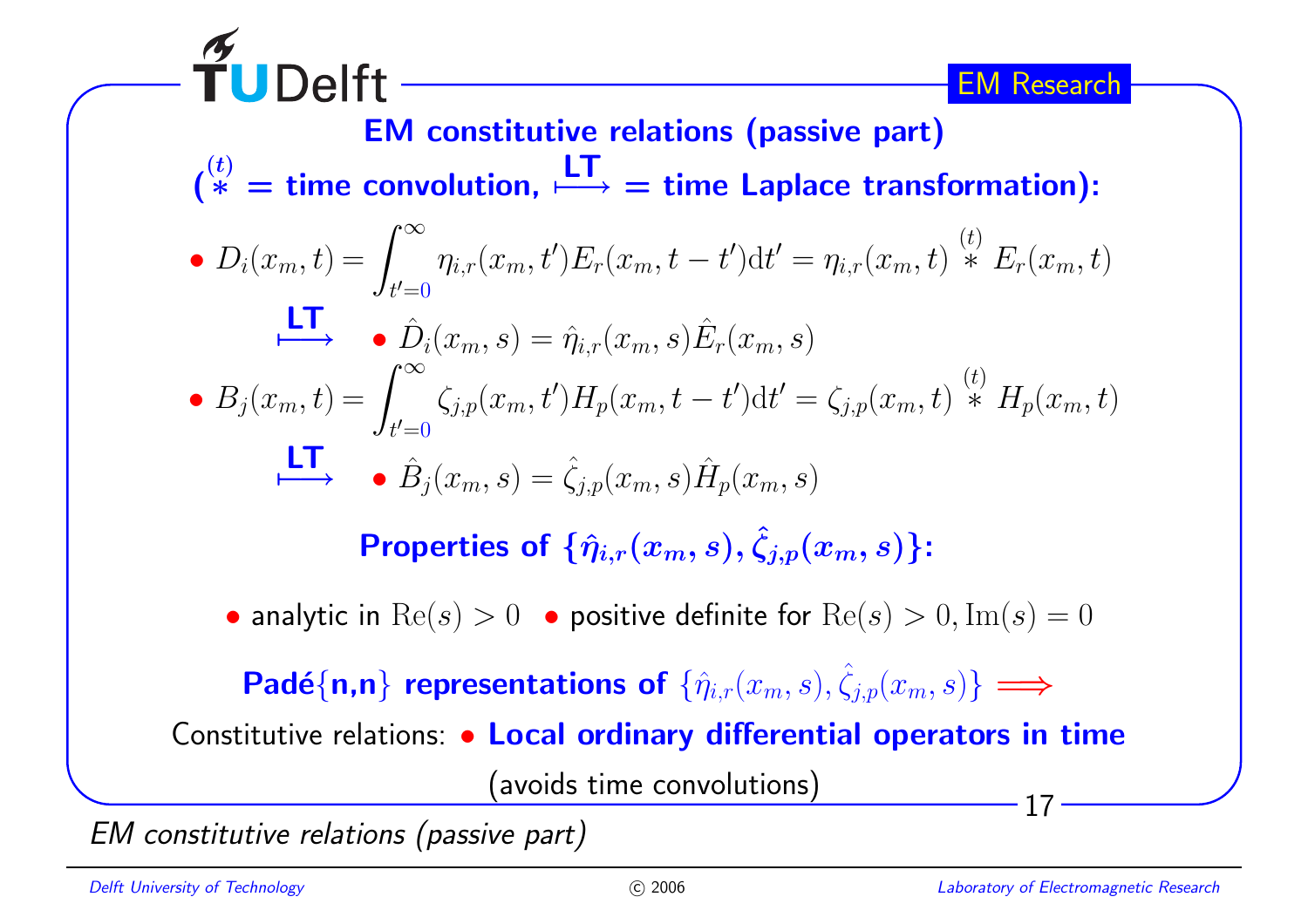

## Interface boundary conditions for EM field strengths(needed in uniqueness proofs):



EM field interface boundary conditions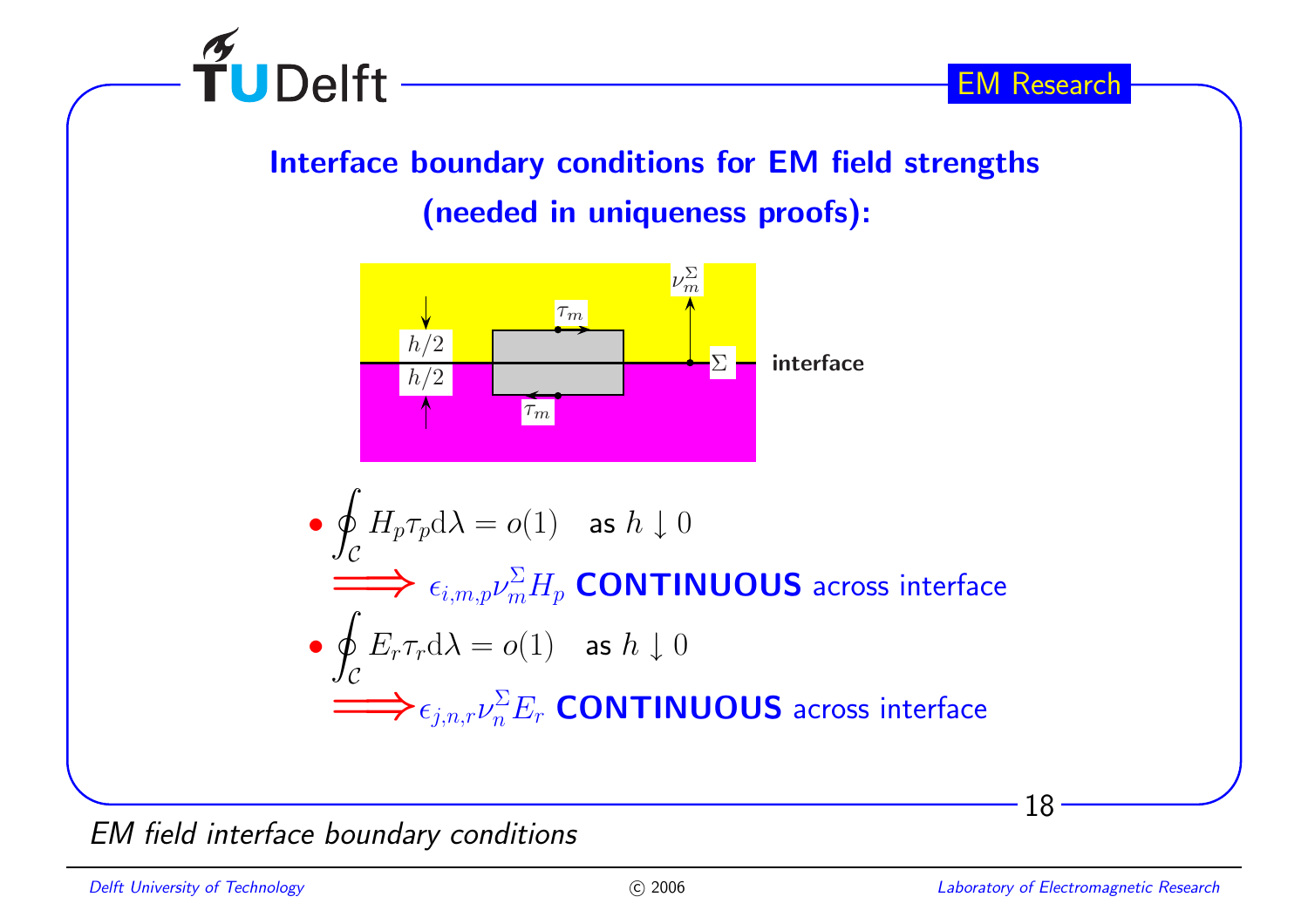

#### Interface boundary conditions for EM flux densities

(needed as existence conditions):



EM field interface boundary conditions (continued)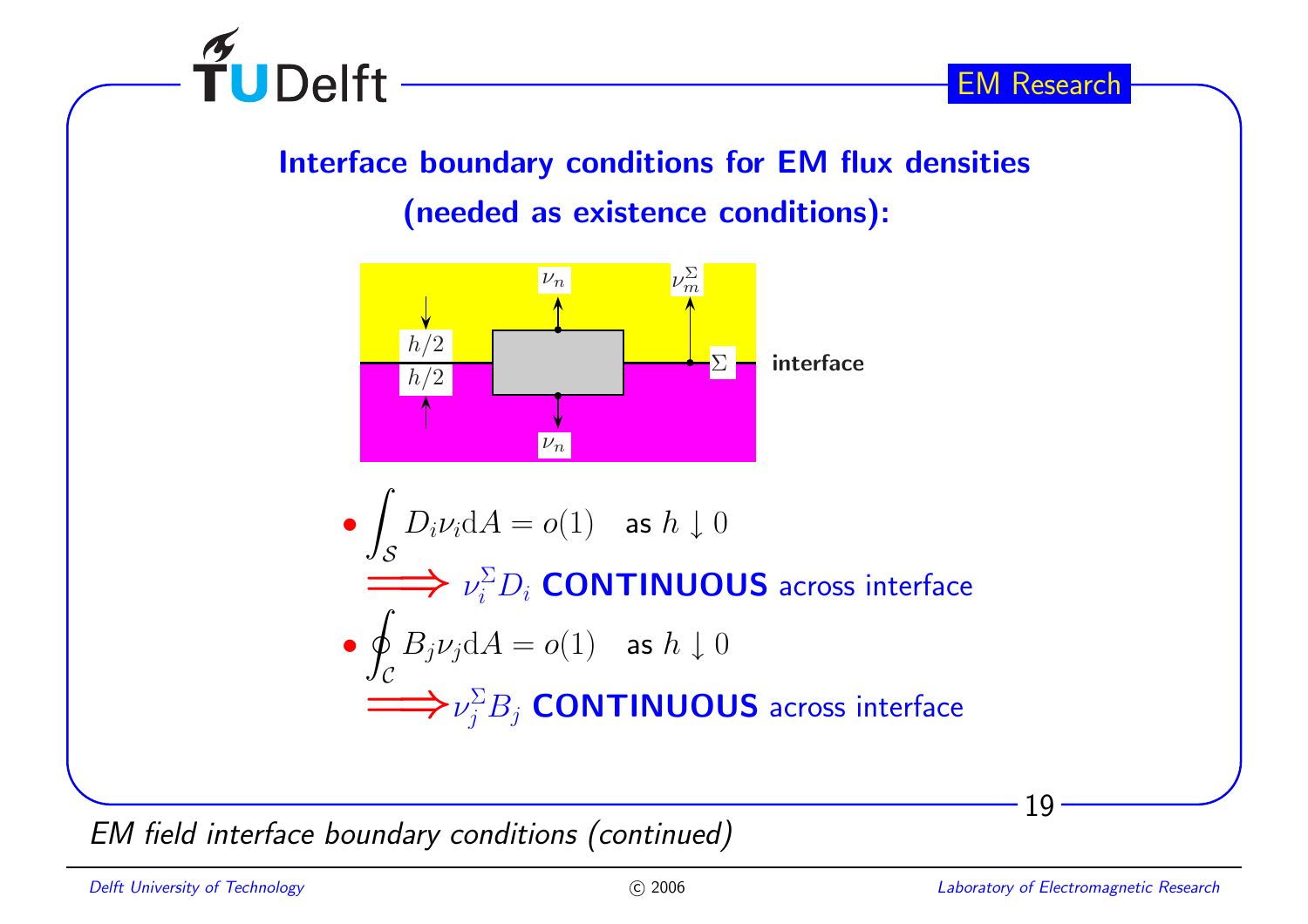$\widetilde{\mathbf{T}}$ UDelft Radiation into unbounded, homogeneous, isotropic, lossless embedding(universe) via CONTRAST-SOURCE REPRESENTATION:

$$
\bullet \quad \begin{bmatrix} E_r(x_m, t) \\ H_p(x_m, t) \end{bmatrix} = \begin{bmatrix} \mathsf{D}^{EP}_{r,i} & \mathsf{D}^{EM}_{r,j} \\ \mathsf{D}^{HP}_{p,i} & \mathsf{D}^{HM}_{p,j} \end{bmatrix} \begin{bmatrix} \int_{\mathcal{D}^P} G_0(x_m, x'_m, t) \stackrel{(t)}{*} {*} P_i(x'_m, t) \mathrm{d}V(x'_m) \\ \int_{\mathcal{D}^M} G_0(x_m, x'_m, t) \stackrel{(t)}{*} {*} M_j(x'_m, t) \mathrm{d}V(x'_m) \end{bmatrix}
$$

 $\bullet$   $\mathsf{D}$ :: $(\partial_m, \partial_t)$   $=$  space-time differential operators



#### Green's function of the scalar wave equation:

• 
$$
\partial_m \partial_m G_0 - c_0^{-2} \partial_t^2 G_0 = -\delta(x_m - x'_m, t)
$$
  
\n•  $G_0(x_m, x'_m, t) = \frac{\delta(t - R/c_0)}{4\pi R}$  for  $R > 0$ ,   
\n•  $R = [(x_m - x'_m)(x_m - x'_m)]^{1/2} \ge 0$ 

Radiation into unbounded embedding (contrast-source representation)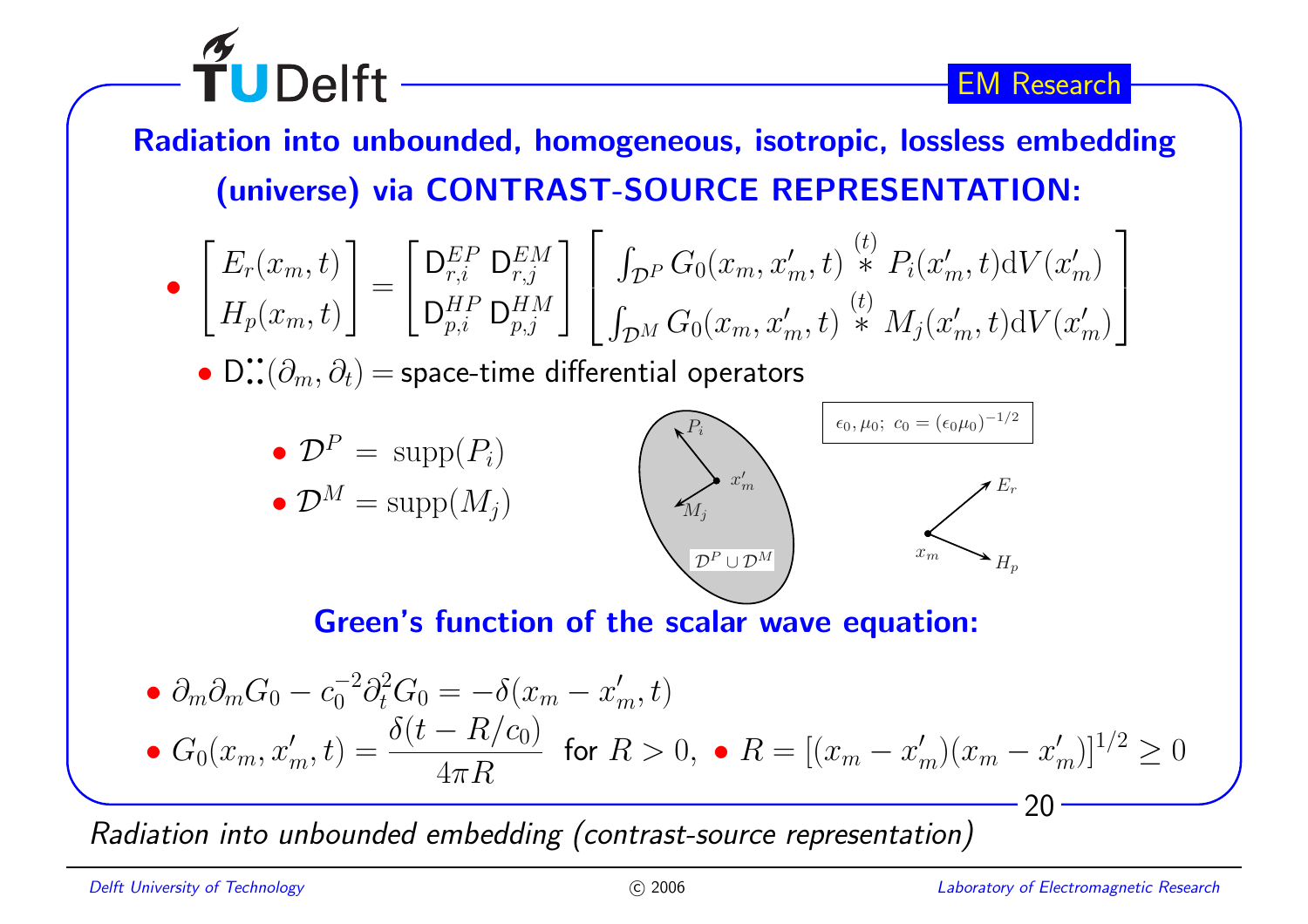

Space-time differential operators in the CONTRAST-SOURCEREPRESENTATION:

$$
\bullet \begin{bmatrix} \mathsf{D}^{EP}_{r,i} & \mathsf{D}^{EM}_{r,j} \\ \mathsf{D}^{HP}_{p,i} & \mathsf{D}^{HM}_{p,j} \end{bmatrix} = \begin{bmatrix} \varepsilon_0^{-1} \partial_r \partial_i - \mu_0 \partial_t^2 & -\epsilon_{r,m,j} \partial_t \partial_m \\ \epsilon_{p,n,i} \partial_t \partial_n & \mu_0^{-1} \partial_p \partial_j - \varepsilon_0 \partial_t^2 \end{bmatrix}
$$

Radiation into unbounded embedding (continued)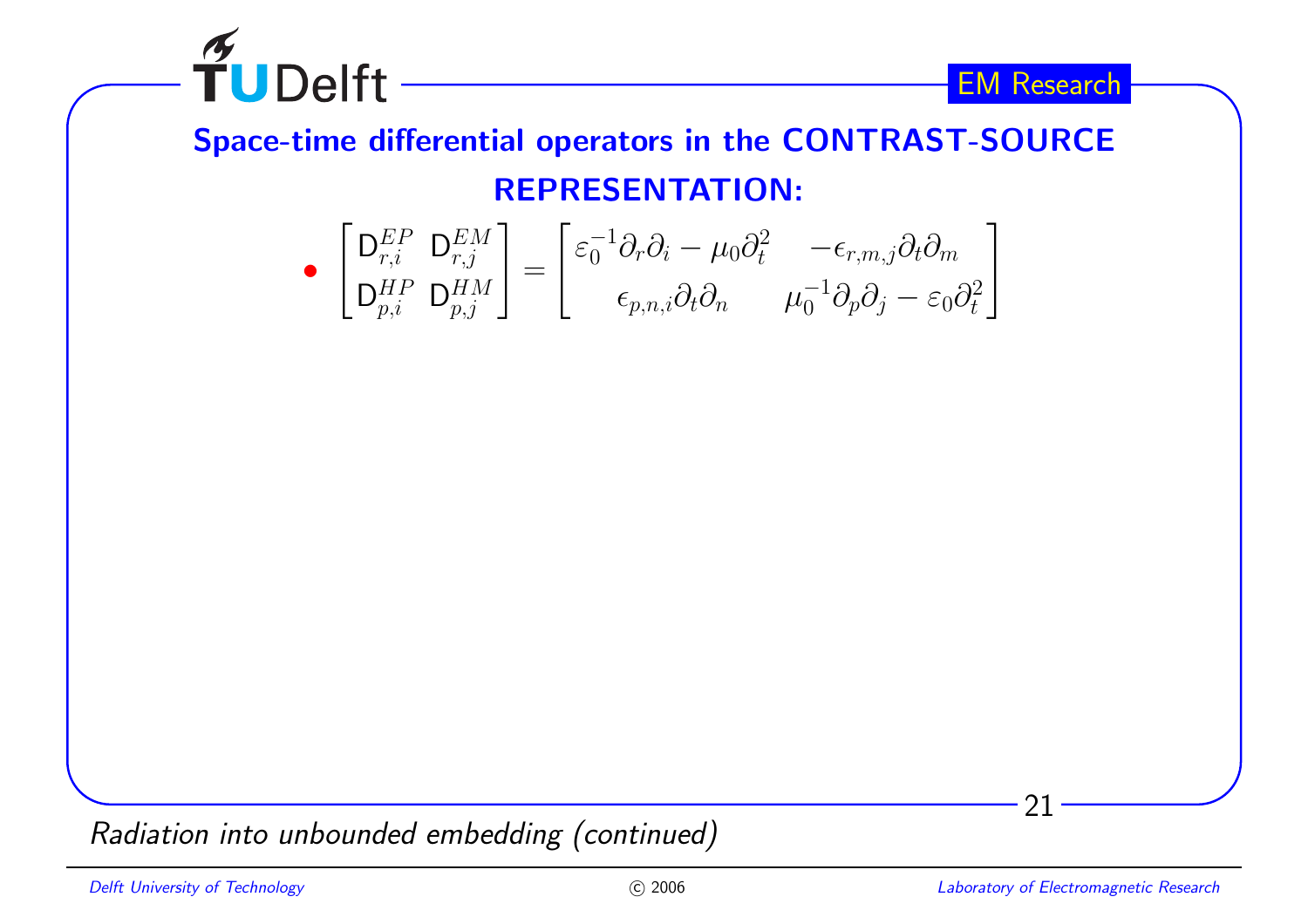

The simplicial spatial discretization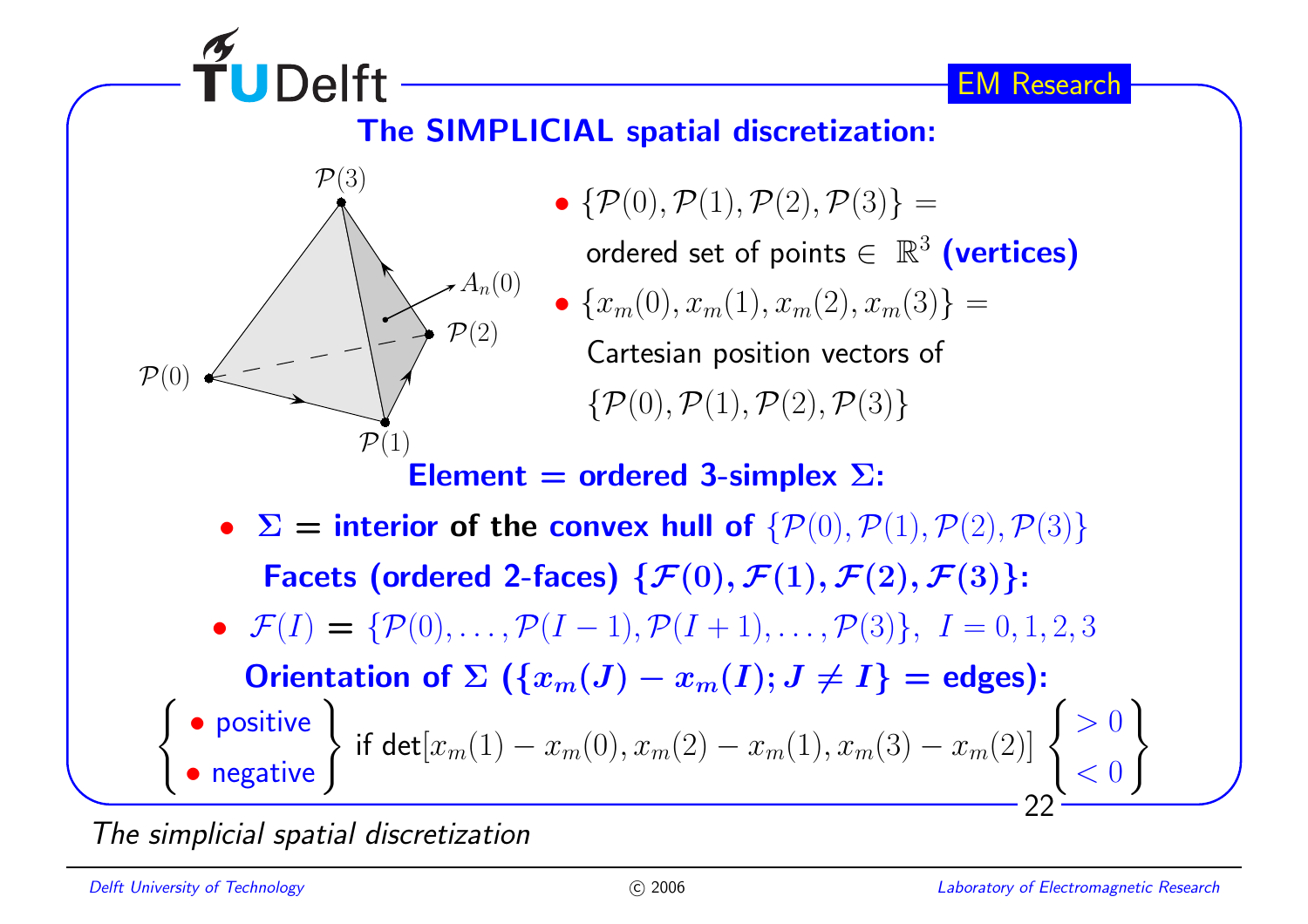

## Volume  $V$  of  $\Sigma$ :

• 
$$
V = \frac{1}{3!} |\det[x_m(1) - x_m(0), x_m(2) - x_m(1), x_m(3) - x_m(2)]|
$$
  
\n
$$
= \frac{1}{3!} |\epsilon_{i,j,k}[x_i(1) - x_i(0)][x_j(2) - x_j(1)][x_k(3) - x_k(2)]|
$$

Outwardly oriented vectorial areas of facets  $\{A_i(I); I=0,1,2,3\}$ :

• 
$$
A_i(0) = +\frac{1}{2!} \epsilon_{i,j,k}[x_j(2) - x_j(1)][x_k(3) - x_k(2)]
$$
  
\n•  $A_i(1) = -\frac{1}{2!} \epsilon_{i,j,k}[x_j(2) - x_j(0)][x_k(3) - x_k(2)]$   
\n•  $A_i(2) = +\frac{1}{2!} \epsilon_{i,j,k}[x_j(1) - x_j(0)][x_k(3) - x_k(1)]$   
\n•  $A_i(3) = -\frac{1}{2!} \epsilon_{i,j,k}[x_j(1) - x_j(0)][x_k(2) - x_k(1)]$ 

#### Property:

• 
$$
A_i(0) + A_i(1) + A_i(2) + A_i(3) = 0
$$
 ( $\partial \Sigma$  is a closed surface)

The simplicial spatial discretization (continued)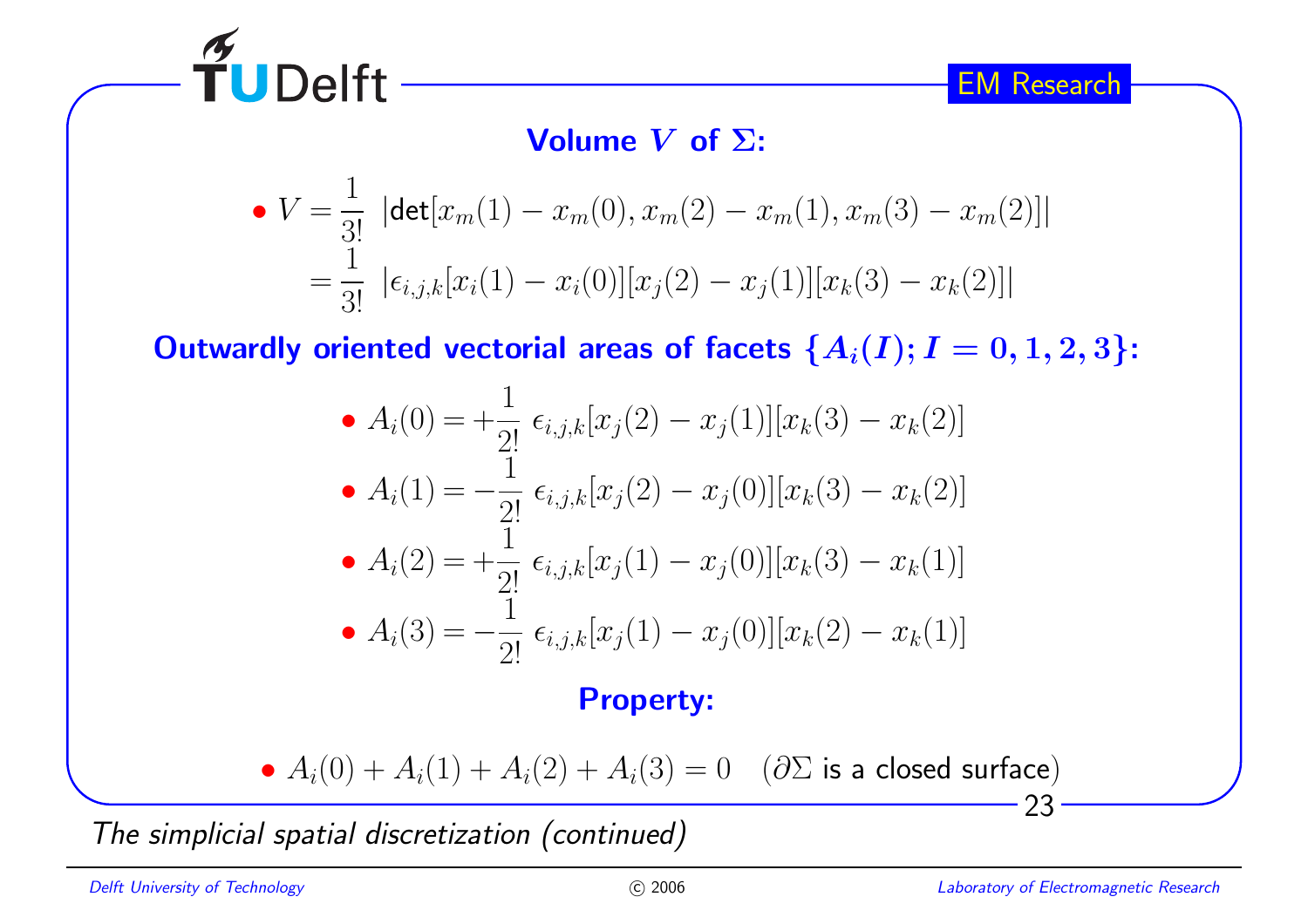**TUDelft** The barycentric coordinates  $\{\lambda(0),\lambda(1),\lambda(2),\lambda(3)\}$ of the position vector  $x_m \in \Sigma \cup \partial \Sigma$ : 3•  $x_m = \sum_{I=0} \lambda(I)x_m(I)$  with  $0 \leq \lambda(I) \leq 1$ ;  $I = 0, 1, 2, 3$ ,  $I{=}0$ 3and  $\sum$  $\sum_{i=1}^{n} \lambda(I) = 1$  for  $x_m \in \Sigma \cup \partial \Sigma \implies$  $I{=}0$  $\bullet$   $\lambda(I)\!=\!\frac{1}{4}-\frac{1}{3V}(x_m-b_m)A_m(I) \quad$  for  $I=0,1,2,3$ •  $b_m = \frac{1}{4}\sum_{n=1}^{3}$  $x_m(I)$  barycenter of  $\Sigma$  $I{=}0$ 

The local, linear, scalar, spatial expansion function  $\phi(I,x_m)$ on  $\Sigma$ ,  $\mathcal{F}(I)$  and  $\partial \mathcal{F}(I)$ :

• 
$$
\phi(I, x_m) = \frac{1}{4} - \frac{1}{3V}(x_m - b_m)A_m(I)
$$
 for  $I = 0, 1, 2, 3 \implies \phi[I, x_m(J)] = \delta(I, J)$ 

The barycentric coordinates. Spatial scalar linear interpolation function on <sup>a</sup> 3-simplex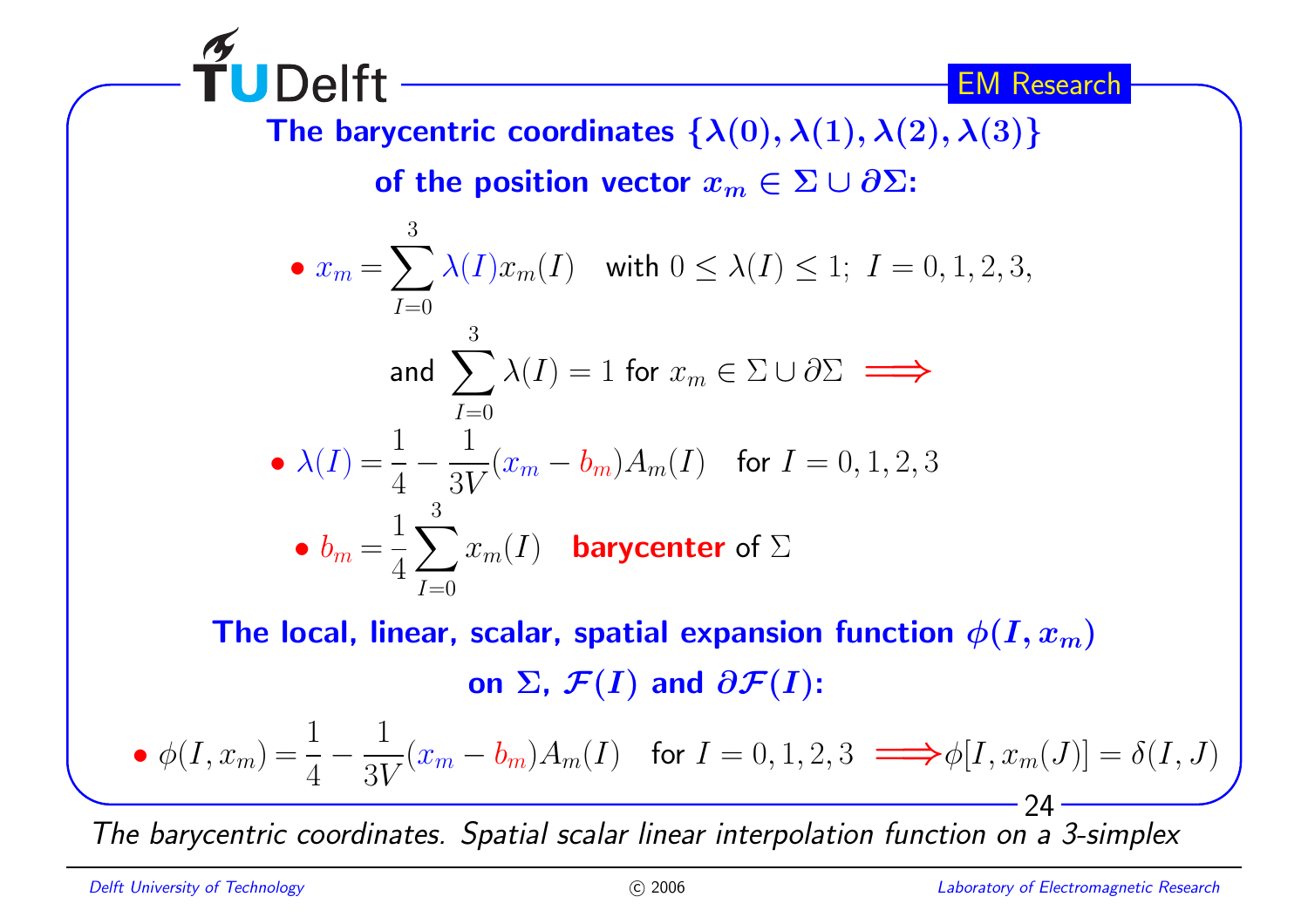Property of edges and outwardly oriented vectorial areas of  $\Sigma$ :

• 
$$
[x_m(J) - x_m(I)]A_m(K) = -3V[\delta(J, K) - \delta(I, K)]
$$
  
for  $I = 0, 1, 2, 3; J = 0, 1, 2, 3; K = 0, 1, 2, 3 \Longrightarrow$ 

• At each vertex  $\mathcal{P}(I)(I=0,1,2,3)$  the base

• 
$$
\{x_m(J) - x_m(I); I = 0, 1, 2, 3; J = 0, 1, 2, 3; J \neq I\}
$$
  
is RECIPROCAL to the base

- ${-(1/3V)A_m(K); K = 0, 1, 2, 3; K \neq I}$
- At each vertex  $\mathcal{P}(I)(I=0,1,2,3)$  the base
	- $\bullet\;\{A_m(K); K=0,1,2,3; K\neq I\}$

is RECIPROCAL to the base

TUDelft

•  $\{-(1/3V)[x_m(J) - x_m(I)]; I = 0, 1, 2, 3; J = 0, 1, 2, 3; J \neq I\}$ 

### (cf. CRYSTALLOGRAPHY)

Reciprocal, affine, Cartesian base vectors at each vertex of <sup>a</sup> 3-simplex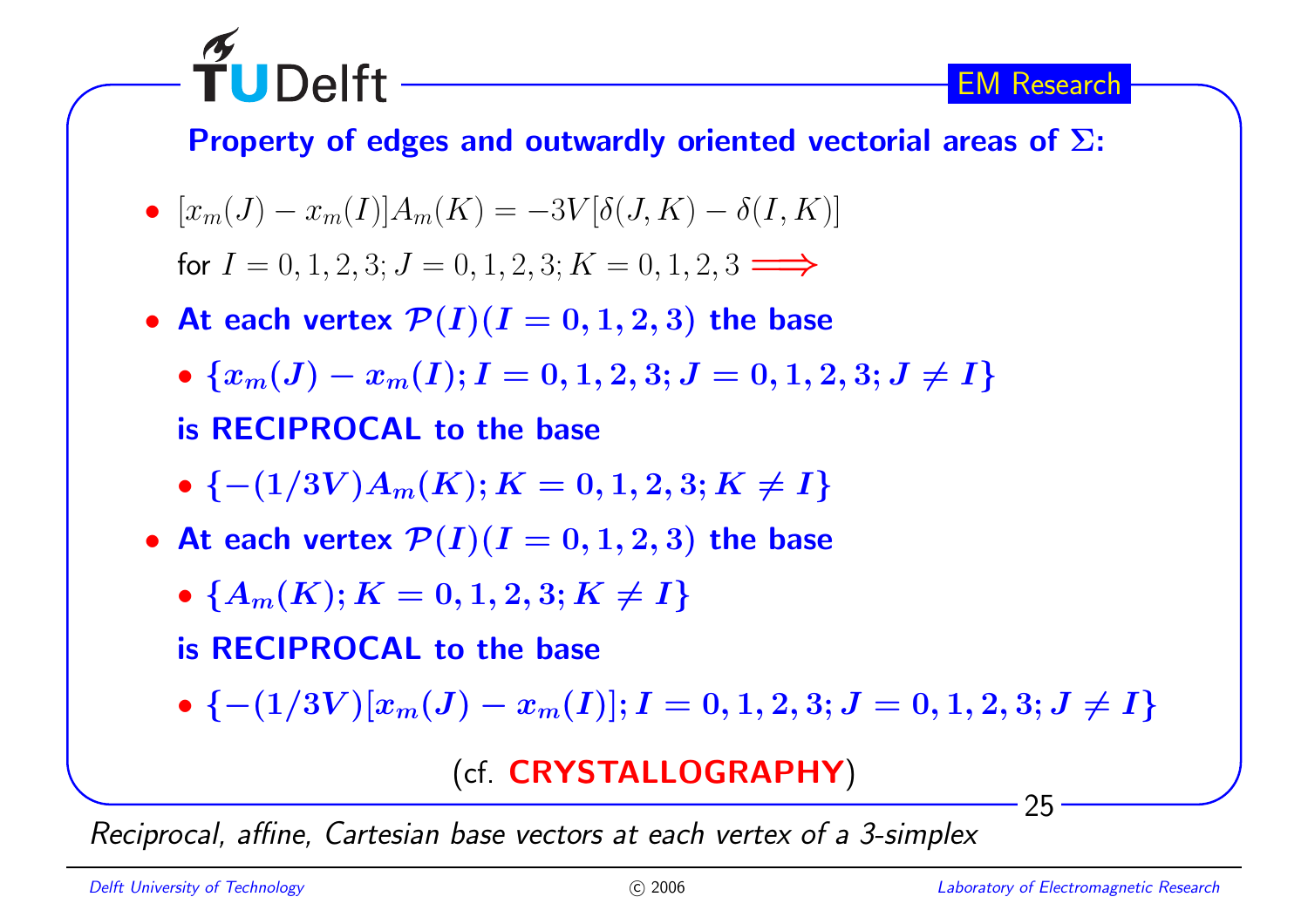

The linear, scalar, expansion functions  $\phi(I,x_m)$  on  $\Sigma$ :

• 
$$
\phi(I, x_m) = \frac{1}{4} - \frac{1}{3V}(x_m - b_m)A_m(I)
$$
 for  $I = 0, 1, 2, 3$ 

The linear, vectorial, edge expansion functions  $w_r^{\mathrm{edge}}(I,J,x_m)$  on  $\Sigma$ :

• 
$$
w_r^{\text{edge}}(I, J, x_m) = -(1/3V)\phi(I, x_m)A_r(J)
$$
  
for  $I = 0, 1, 2, 3; J = 0, 1, 2, 3; I \neq J$ 

The linear, vectorial, face expansion functions  $w^{\text{face}}_{i} (I,J,x_{m})$  on  $\Sigma:$ 

• 
$$
w_i^{\text{face}}(I, J, x_m) = -(1/3V)\phi(I, x_m)[x_i(J) - x_i(I)]
$$
  
for  $I = 0, 1, 2, 3; J = 0, 1, 2, 3; I \neq J$ 

The linear, vectorial, edge and face expansion functions on <sup>a</sup> 3-simplex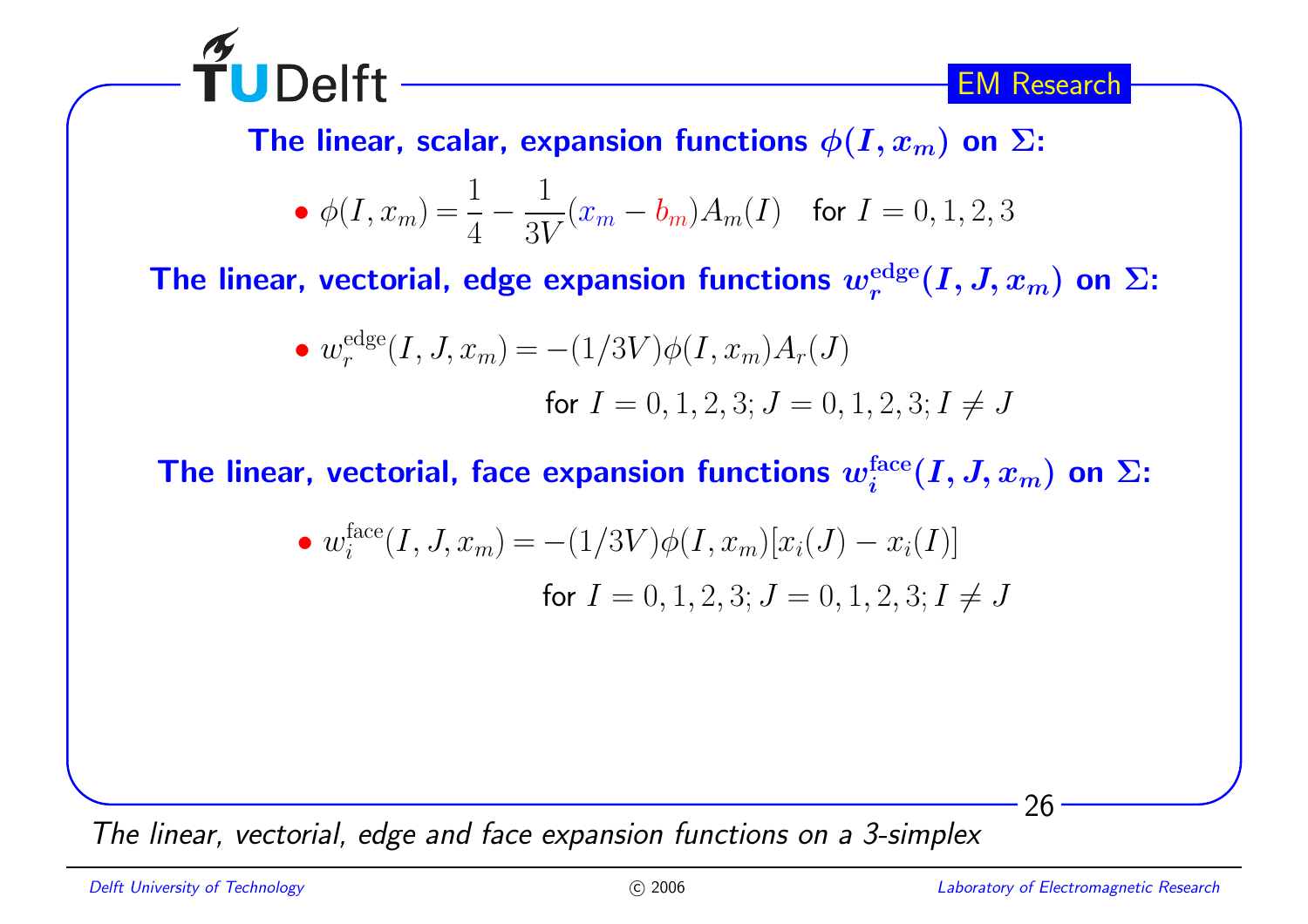

The electric field strength linear edge expansion on  $\Sigma$ :

• 
$$
E_r(x_m, t) = \sum_{I=0}^{3} \sum_{J=0}^{3} \alpha^E(I, J, t) w_r^{\text{edge}}(I, J, x_m)
$$
  
\n•  $\alpha^E(I, J, t) = E_r[x_m(I), t][x_r(J) - x_r(I)]$   
\nfor  $I = 0, 1, 2, 3; J = 0, 1, 2, 3; I \neq J$ 

The magnetic field strength linear edge expansion on  $\Sigma$ :

• 
$$
H_p(x_m, t) = \sum_{I=0}^{3} \sum_{J=0}^{3} \alpha^H(I, J, t) w_r^{\text{edge}}(I, J, x_m)
$$
  
\n•  $\alpha^H(I, J, t) = H_p[x_m(I), t][x_p(J) - x_p(I)]$   
\nfor  $I = 0, 1, 2, 3; J = 0, 1, 2, 3; I \neq J$ 

The electric and magnetic field strengths linear edge expansions on <sup>a</sup> 3-simplex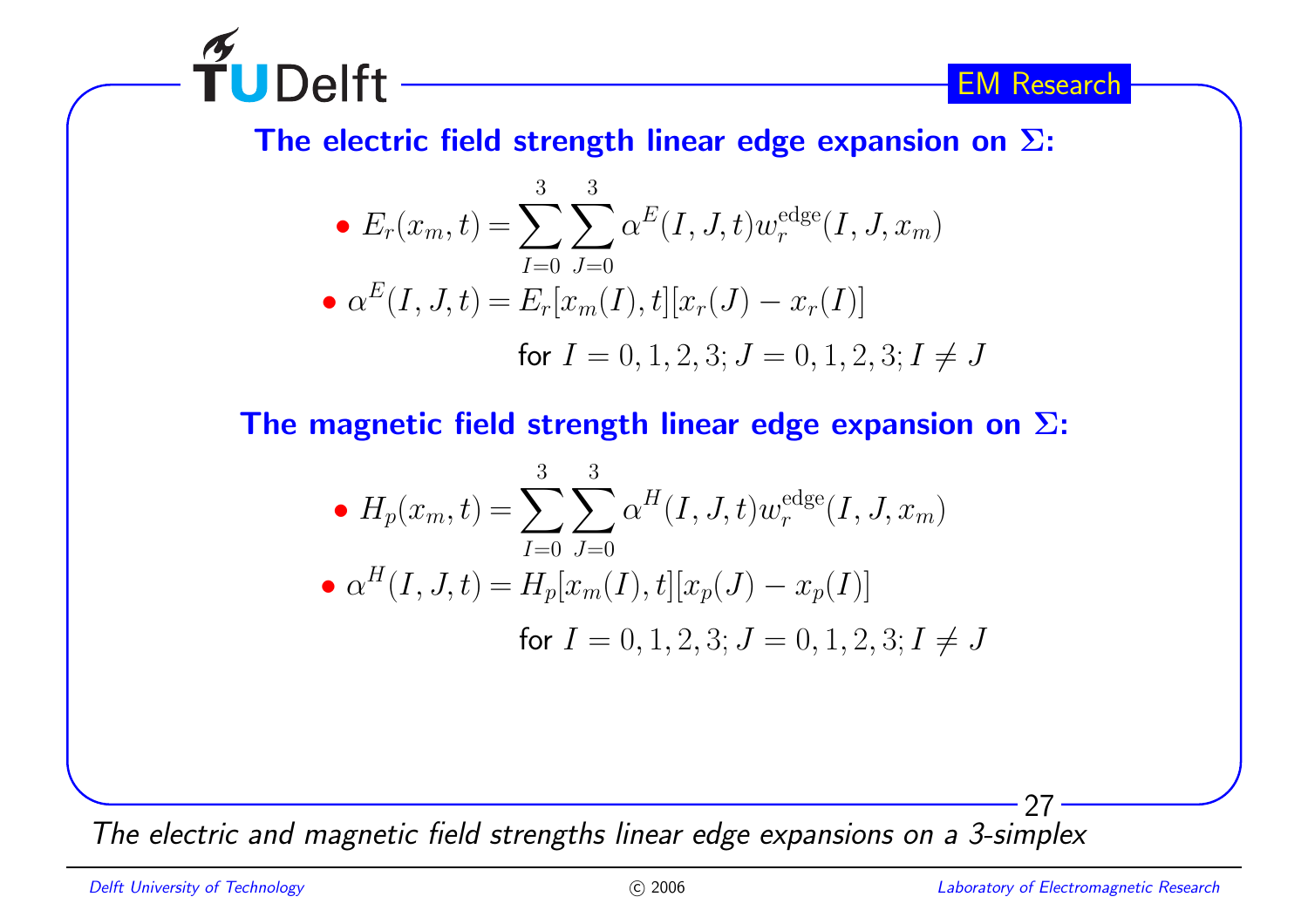

The electric flux density linear face expansion on  $\Sigma$ :

• 
$$
D_i(x_m, t) = \sum_{I=0}^{3} \sum_{J=0}^{3} \alpha^D(I, J, t) w_i^{\text{face}}(I, J, x_m)
$$
  
\n•  $\alpha^D(I, J, t) = D_i[x_m(I), t] A_i(J)$   
\nfor  $I = 0, 1, 2, 3; J = 0, 1, 2, 3; I \neq J$ 

The magnetic flux density linear face expansion on  $\Sigma$ :

• 
$$
B_j(x_m, t) = \sum_{I=0}^3 \sum_{J=0}^3 \alpha^B(I, J, t) w_j^{\text{face}}(I, J, x_m)
$$
  
\n•  $\alpha^B(I, J, t) = B_j[x_m(I), t]A_j(J)$   
\nfor  $I = 0, 1, 2, 3; J = 0, 1, 2, 3; I \neq J$ 

The electric and magnetic flux densities linear face expansions on <sup>a</sup> 3-simplex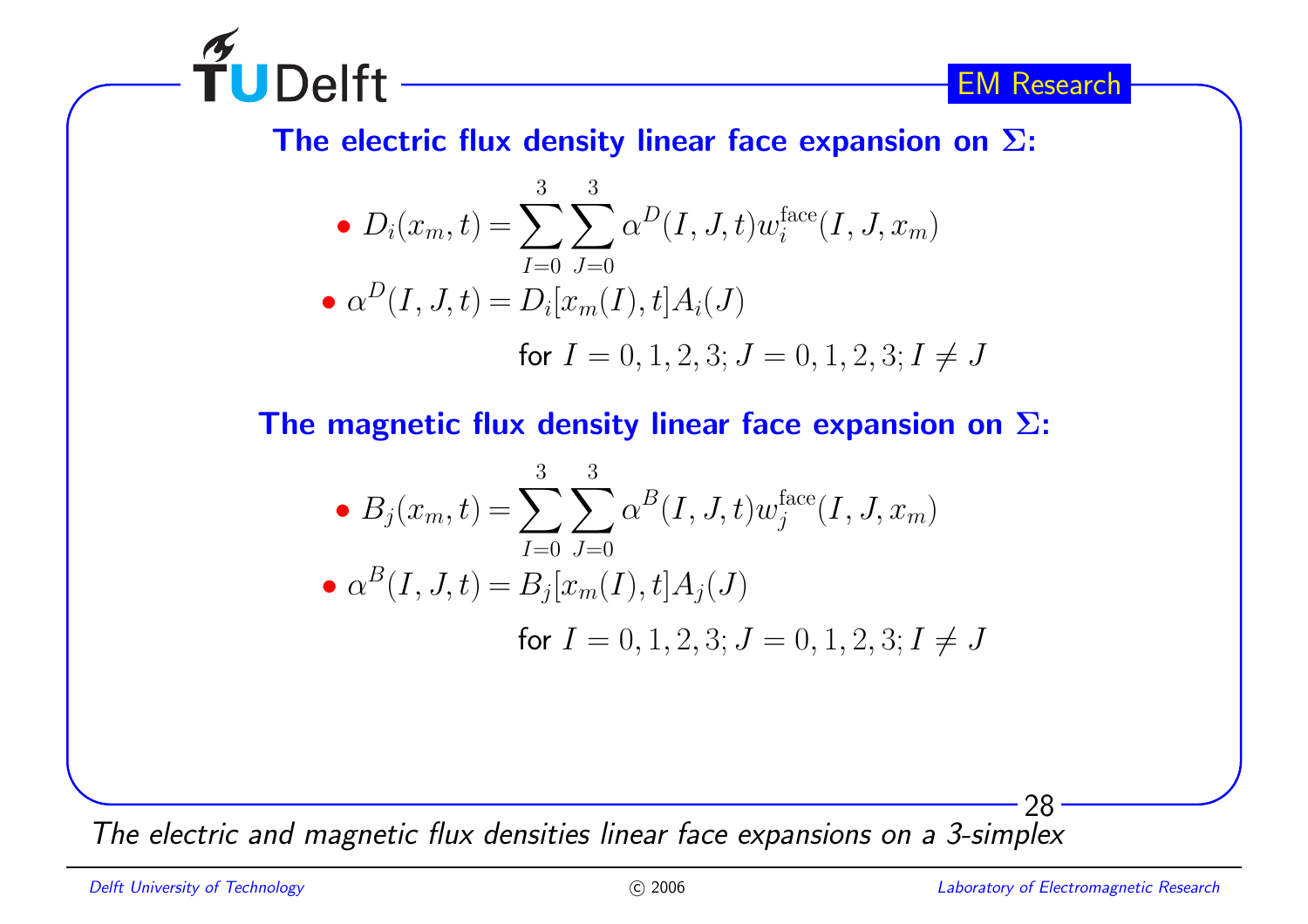

#### The computational procedure:

- Specify INPUT
- Generate SIMPLICIAL MESH that fits <sup>p</sup>iecewise continuously turning interfaces up to order  $\bm{o}(h)$   $(h{=}{\sf{mesh}}$  size)
- Apply FIELD EQUATIONS IN INTEGRAL FORM to all facets of each element under the application of the 'TRAPEZOIDAL' INTEGRATION RULE
- Invoke CONSTITUTIVE RELATIONS at each vertex of each element
- Invoke INTERFACE FIELD CONTINUITY CONDITIONS on the SIMPLICIAL  $\begin{aligned} \mathsf{STAR}\ \mathsf{of}\ \mathsf{each}\ \mathsf{EDGE}\ (E_r,H_p)\ \mathsf{and}\ \mathsf{each}\ \mathsf{FACET}\ (D_i,B_j) \end{aligned}$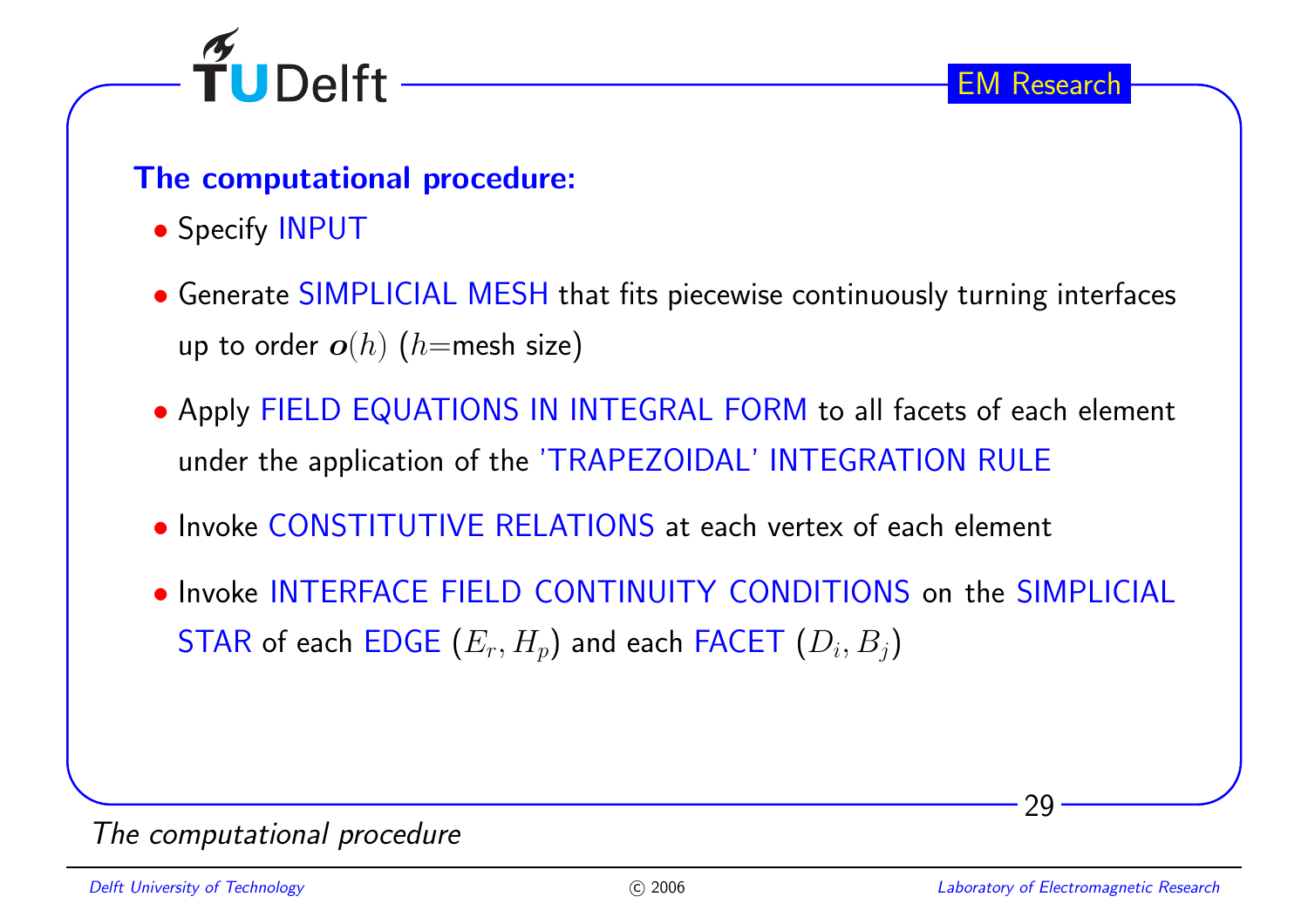

#### The computational procedure (continued):

- Simulate radiation into unbounded embedding through CARTESIAN COORDINATE-STRETCHED PERFECTLY MATCHED EMBEDDING, withabsorptive (and/or time-delaying) layers
- Truncate coordinate-stretched perfectly matched Cartesian embedding by PERI-ODIC BOUNDARY CONDITION (cf. QUANTUM THEORY OF SOLIDS)
- Apply TRAPEZOIDAL RULE to the TIME INTEGRATIONS
- SOLVE SYSTEM OF EQUATIONS (iteratively)
- Organize OUTPUT

The computational procedure (continued)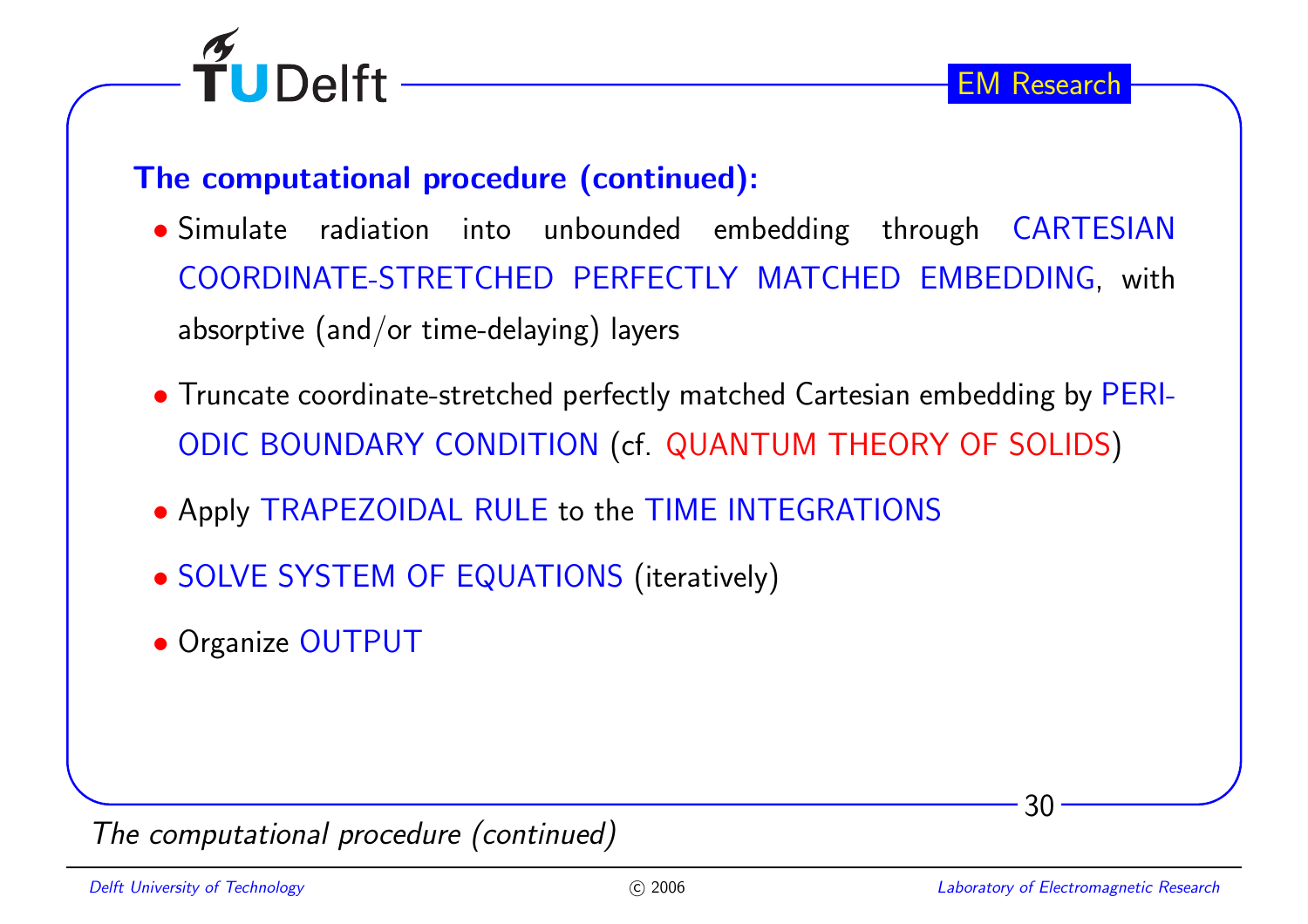

LT-domain contrast-source field representations with respect tounbounded, homogeneous, isotropic, lossless embedding:



The domain of computation and its homogeneous, isotropic, lossless embedding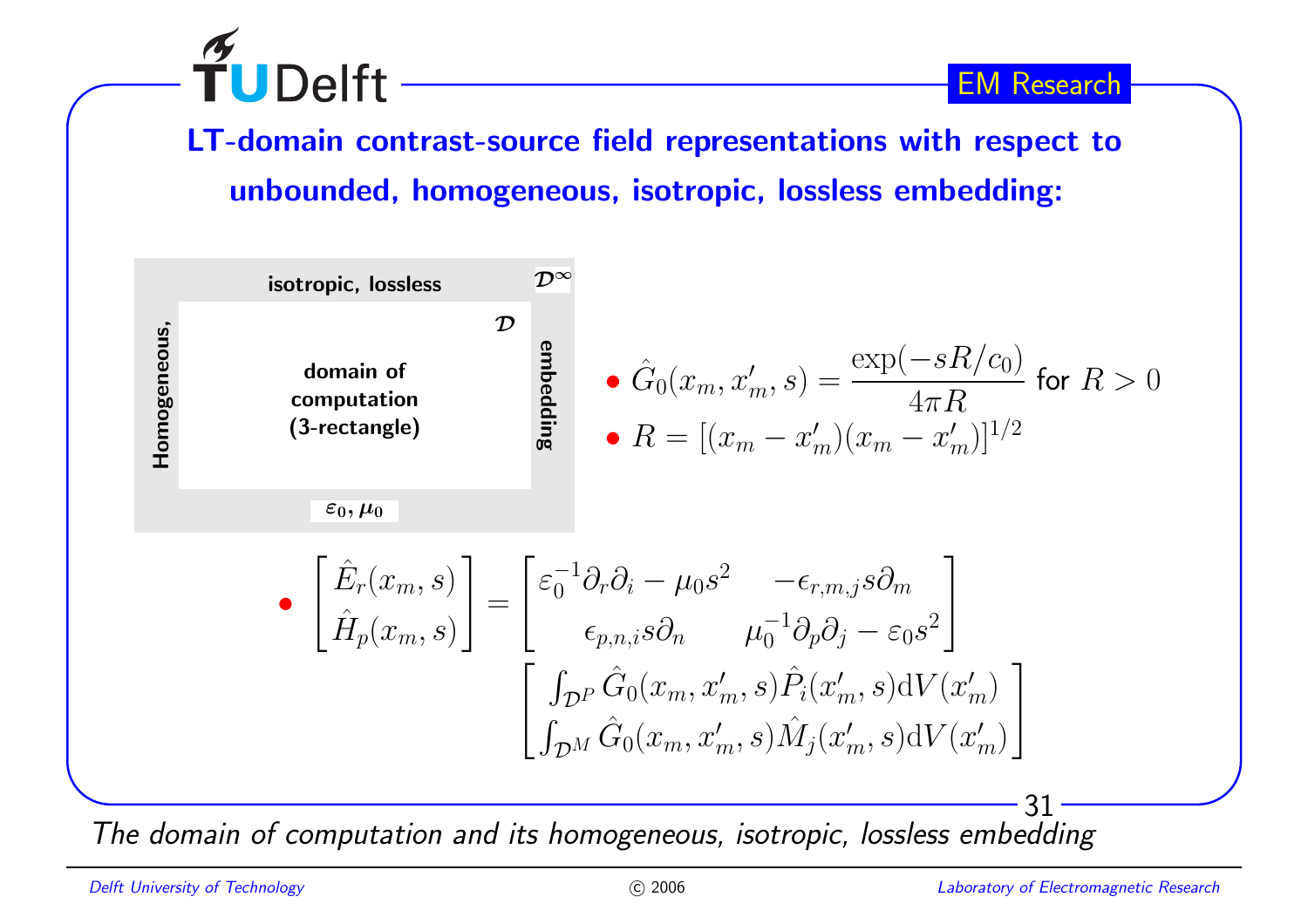

#### The time-dependent Cartesian coordinate-stretching procedure:



Out of the homogeneous, isotropic, lossless embedding  $\mathcal{D}^{\infty}$  a Cartesian coordinatestretched embedding  $\mathcal{E}^{\sigma}$  is constructed by carrying out the <mark>LT-domain</mark> operation:

••  $\partial_m \rightarrow [\hat{\chi}_m(x_m, s)]^{-1} \partial_m = \hat{\partial}_m^{\sigma}$  for  $m = 1, 2, 3$  (no summation) with  $\bullet \{ \hat{\chi}_1(x_1,s), \hat{\chi}_2(x_2,s), \hat{\chi}_3(x_3,s) \}$  piecewise continuous in space, analytic for  $s\in\mathbb{C},\,\,\mathrm{Re}(s)>0,$  and real and positive for  $s\in\mathbb{R},\,\,s>0$  $(\Longrightarrow$  causality in time  $+$  <code>UNIQUENESS</code>)

 $\bullet \{\hat{\chi}_1(x_1,s), \hat{\chi}_2(x_2,s), \hat{\chi}_3(x_3,s)\} = \{1,1,1\}$  in domain of computation  ${\cal D}$ 

The time-dependent Cartesian coordinate-stretching procedure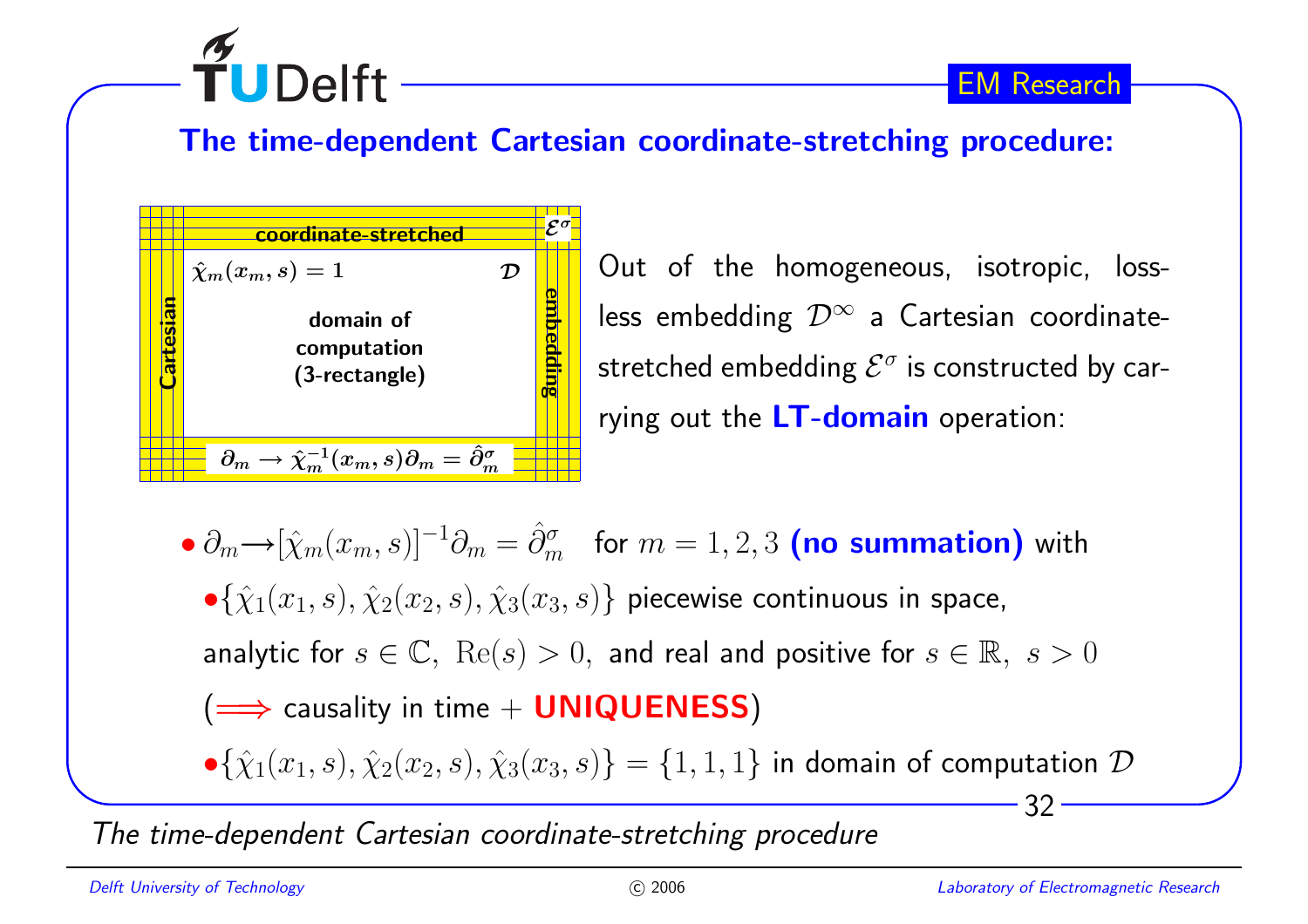The LT-domain Green's function (propagator)  $\hat G_0^{\sigma}$ Cartesian coordinate-stretched embedding ( $\hat{\partial}_m^\sigma$  :  $\frac{\sigma}{0}(x_m,x'_m,s)$  of the σ $\boldsymbol{m}$  $\hat{y}^\sigma_m = [\hat{\chi}_m(x_m,s)]^{-1} \partial_m$ ):

• 
$$
\hat{\partial}_m^{\sigma} \hat{\partial}_m^{\sigma} \hat{G}_0^{\sigma}(x_m, x'_m, s) - (s^2/c_0^2) \hat{G}_0^{\sigma}(x_m, x'_m, s) =
$$
  
\n
$$
-[\hat{\chi}_1(x'_1, s)]^{-1} [\hat{\chi}_2(x'_2, s)]^{-1} [\hat{\chi}_3(x'_3, s)]^{-1} \delta(x_1 - x'_1, x_2 - x'_2, x_3 - x'_3)
$$
\n•  $\hat{G}_0^{\sigma}(x_m, x'_m, s) = \frac{\exp(-s\hat{R}^{\sigma}/c_0)}{4\pi \hat{R}^{\sigma}}$  for  $\hat{R}^{\sigma} \neq 0$  with\n\n•  $\hat{R}^{\sigma} = \left( \left[ \int_{x'_1}^{x_1} \hat{\chi}_1(\xi_1, s) d\xi_1 \right]^2 + \left[ \int_{x'_2}^{x_2} \hat{\chi}_2(\xi_2, s) d\xi_2 \right]^2 + \left[ \int_{x'_3}^{x_3} \hat{\chi}_3(\xi_3, s) d\xi_3 \right]^2 \right)^{1/2} \ge 0$ \nfor  $s \in \mathbb{R}, s > 0$  (LT-domain stretched-coordinate distance function)\n\n
$$
\implies \boxed{\text{NO REFLECTIONS NOTWITHSTANDING INHOMOGENEITY}}
$$
\n\nTHE CARTESIAN COORDINATE-STATEDE MBEDDING  
\nIS 3D REFLECTIONFREE! (De Hoop et. al. 2005)\n\n1S 3D REFLECTIONFREE! (De Hoop et. al. 2005)

The scalar Green's function (propagator) of the Cartesian coordinate-stretched embedding

 $\widetilde{\mathbf{T}}$ UDelft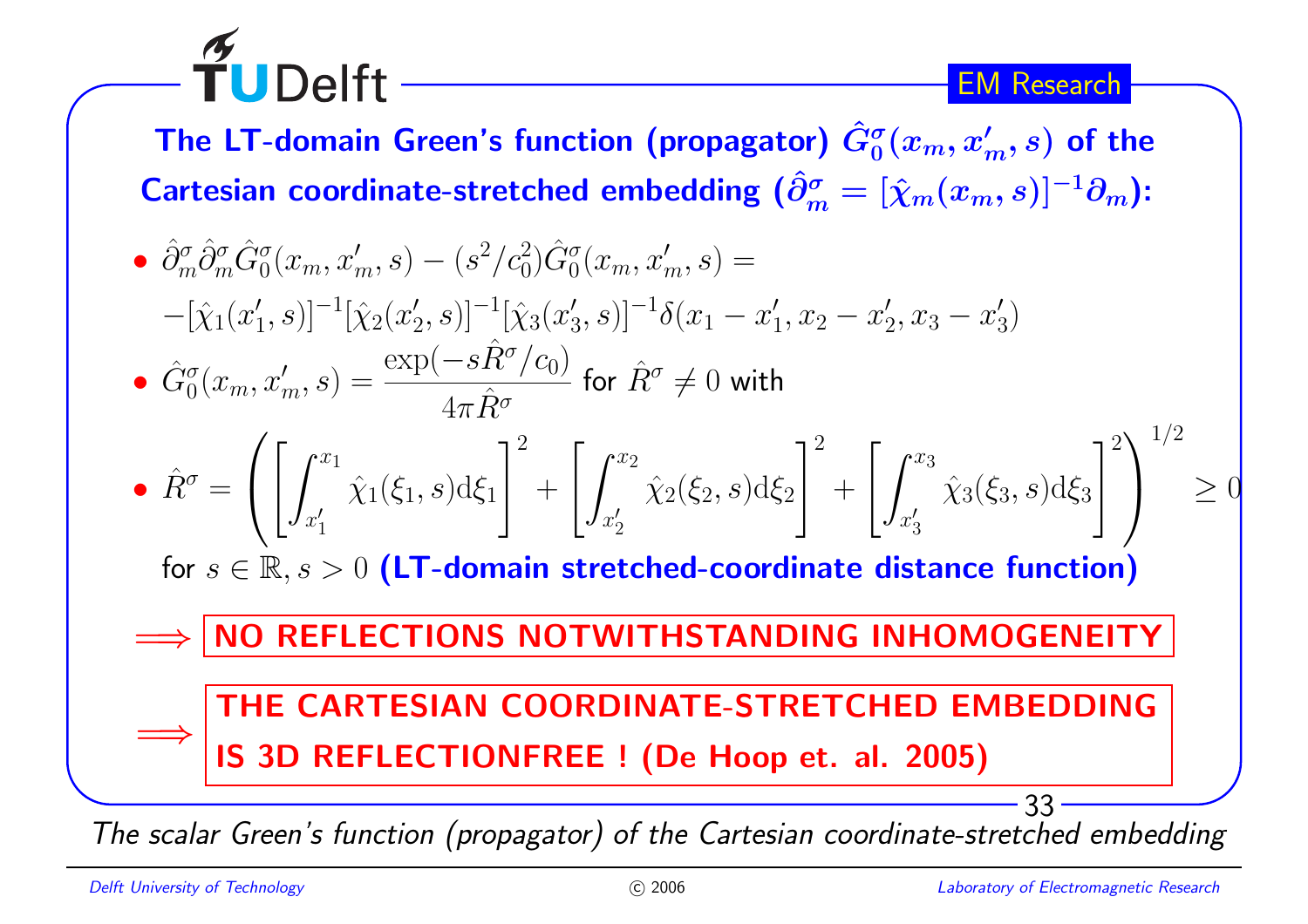LT-domain contrast-source field representations with respect to anunbounded Cartesian coordinate-stretched reflectionless embedding:



The domain of computation and its Cartesian coordinate-stretched reflectionless embedding

TUDelft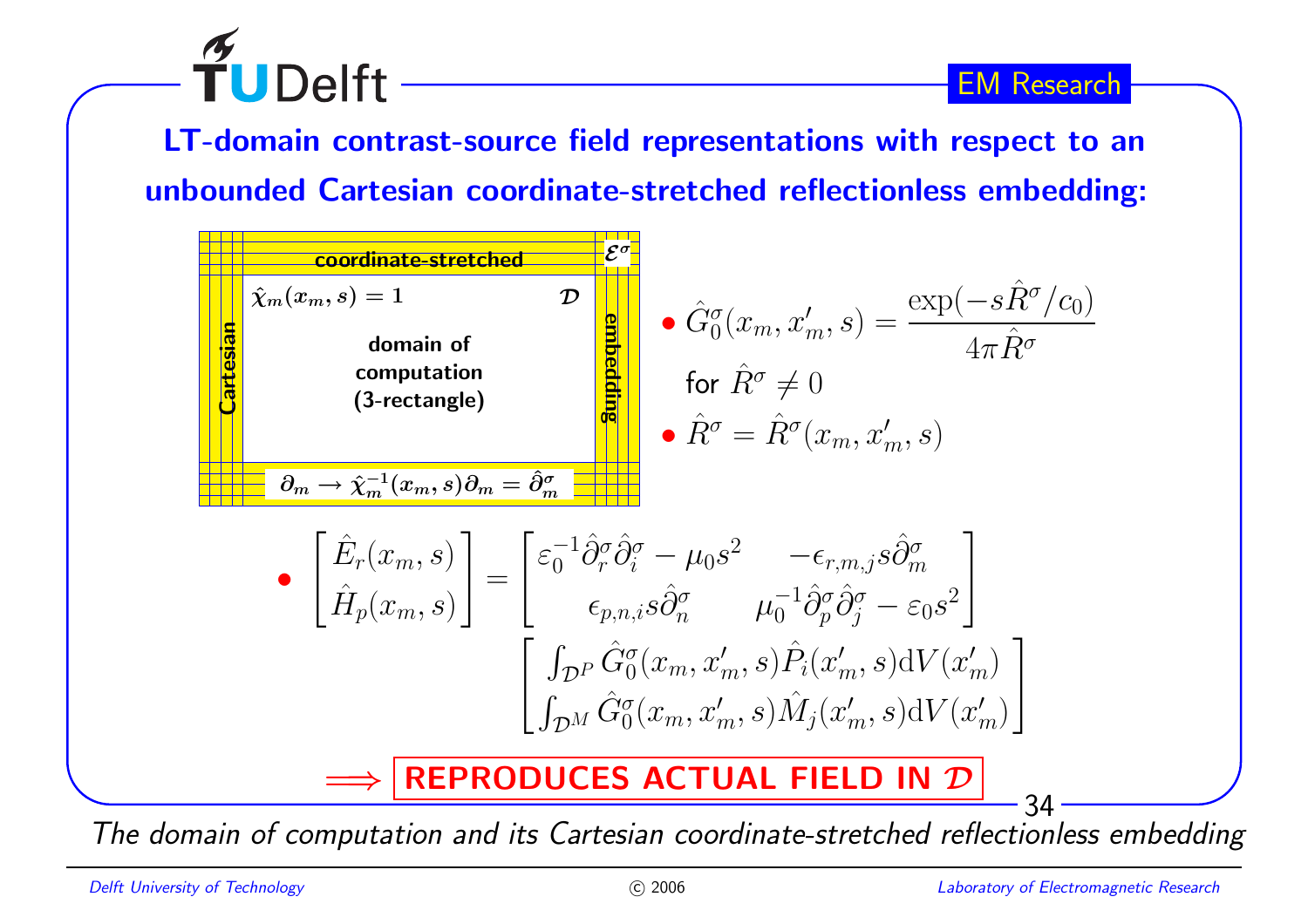

The domain of computation and its truncated Cartesian coordinate-stretched embedding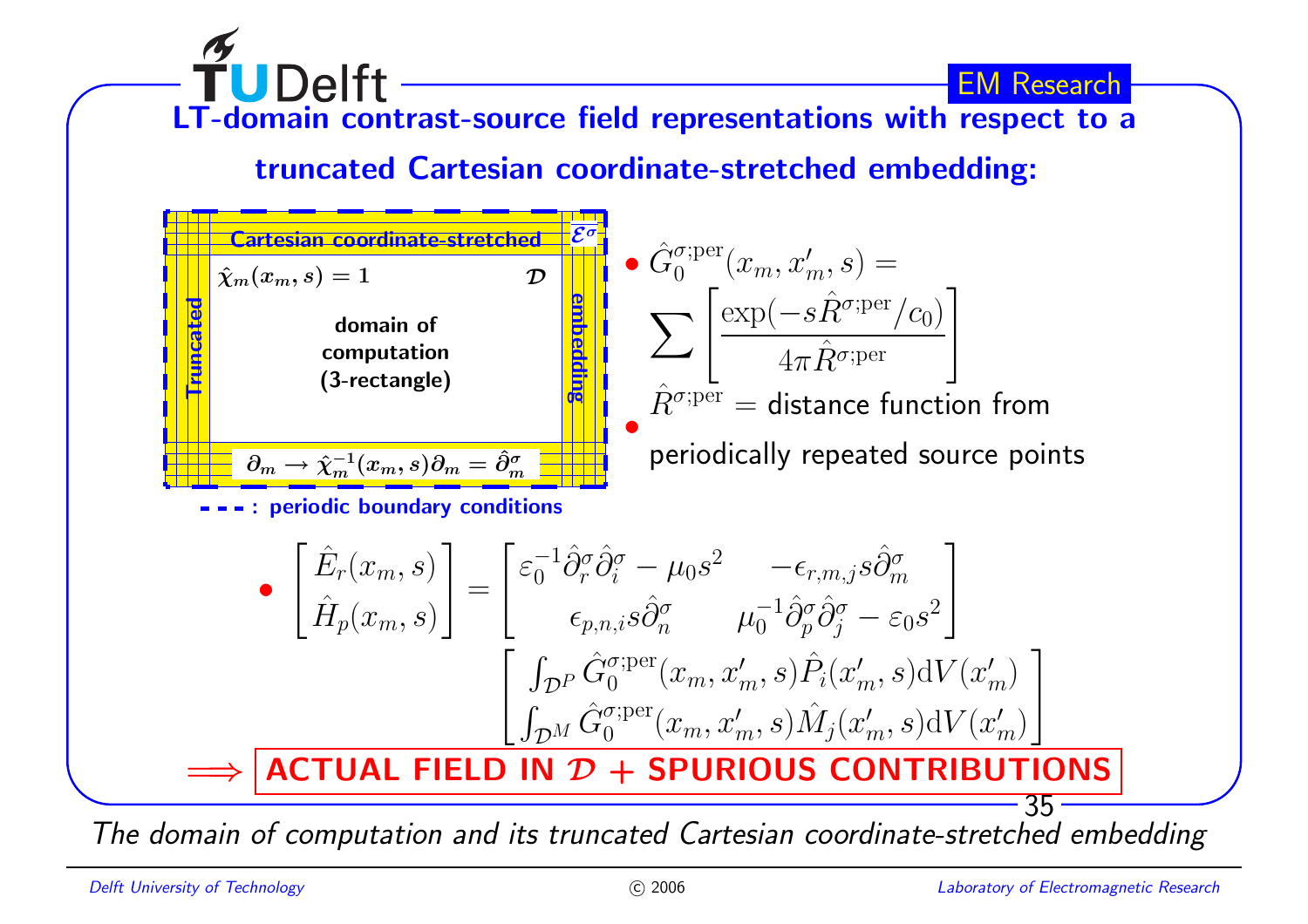<sup>A</sup> class of coordinate-stretching functions controlling excess time delayand attenuation in the Cartesian coordinate-stretched embedding:

- $\hat{\chi}_m(x_m, s) = 1 + N_m(x_m) + s^{-1}\sigma_m(x_m)$  (De Hoop et. al., 2005)
	- $N_m(x_m)$   $=$  excess time delay coefficient  $[N_m(x_m) > -1]$
	- $\bullet$   $\sigma_m(x_m)$   $=$  absorption coefficient  $[\sigma_m(x_m) \geq 0]$

$$
\text{for } m = 1, 2, 3 \quad \text{(no summation)} \implies
$$
\n
$$
\text{• } \hat{G}_0^{\sigma} = \frac{s}{4\pi c_0 T} \frac{\exp\{-T[(s+A)^2 + B^2]^{1/2}\}}{[(s+A)^2 + B^2]^{1/2}}
$$

Abramowitz & Stegun, Formula 29.3.92, p.  $1027 \Longrightarrow$ : •  $G_0^{\sigma} = \frac{1}{4\pi c_0 T} \partial_t \left[ \exp(-At) J_0 [B(t^2 - T^2)^{1/2}] H(t - T) \right]$ 

 $J_0 = {\sf Bessel}$  function of the first kind and order zero

 $\bullet$   $T=$  time delay along propagation path

 $\bullet$   $A=$  attenuation along propagation path

Excess time delay and attenuation in the Cartesian coordinate-stretched embedding

TUDelft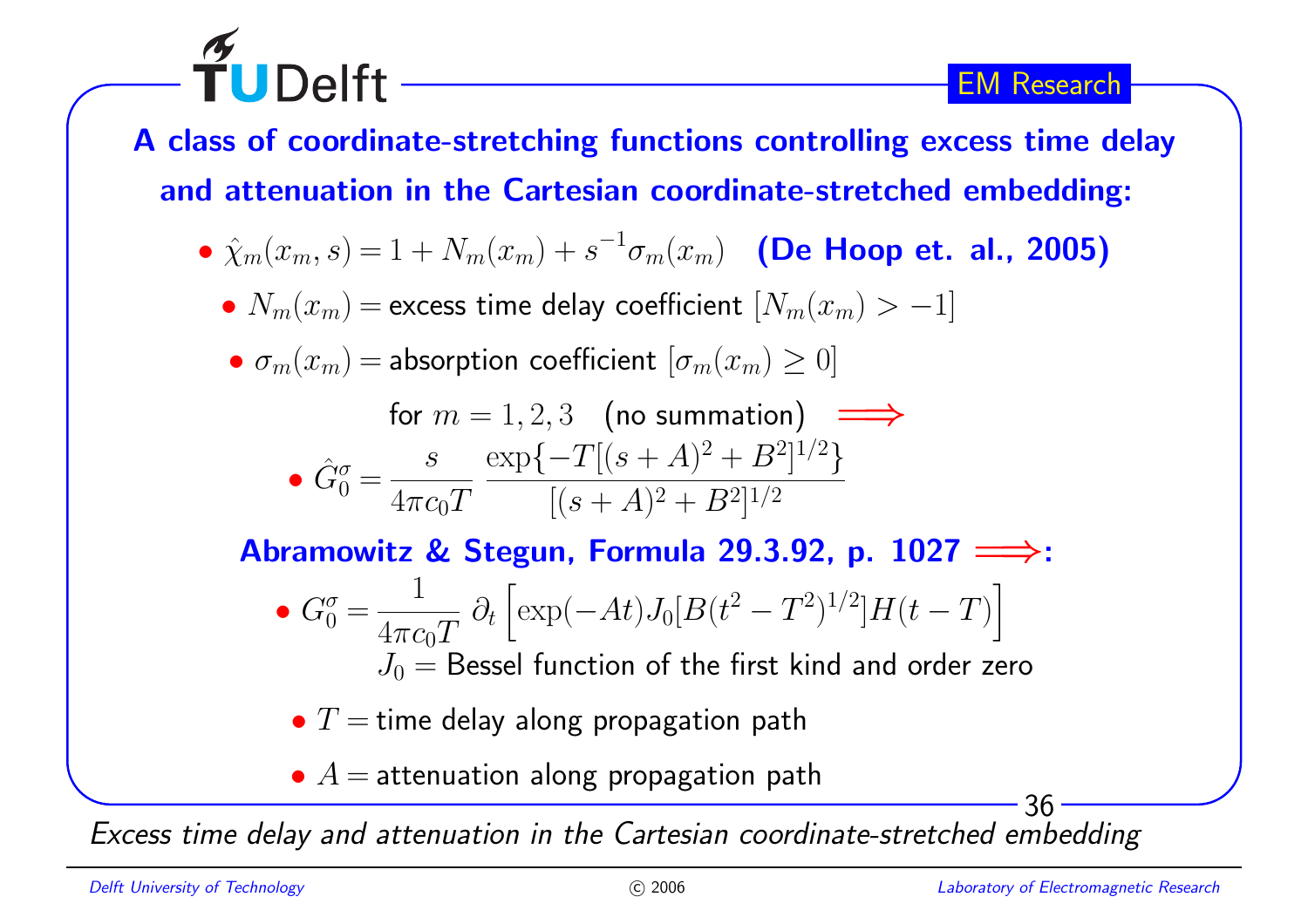

The LT-domain EM field equations in the Cartesiancoordinate-stretched embedding (original form):

• 
$$
\epsilon_{i,m,p} \hat{\partial}_m^{\sigma} \hat{H}_p = s \hat{D}_i
$$
 •  $\epsilon_{j,n,r} \hat{\partial}_n^{\sigma} \hat{E}_r = -s \hat{B}_j$ 

The LT-domain EM field constitutive relations in the Cartesiancoordinate-stretched embedding (original form):

$$
\bullet \ \hat{D}_i = \epsilon_0 \delta_{i,r} \hat{E}_r \qquad \bullet \ \hat{B}_j = \mu_0 \delta_{j,p} \hat{H}_p
$$

=⇒IN THE TIME DOMAIN,  $\hat{\partial}^{\sigma}_{n}$  $_m^{\sigma}\hat{H}$  $\hat{\rho}_{p}$  and  $\hat{\partial}_{n}^{\sigma}$  $\frac{\sigma}{n}\hat{E}$  $\rightarrow$ TIME CONVOLUTIONS(NUMERICALLY UNWANTED)

The EM field equations in the Cartesian coordinate-stretched embedding (original form)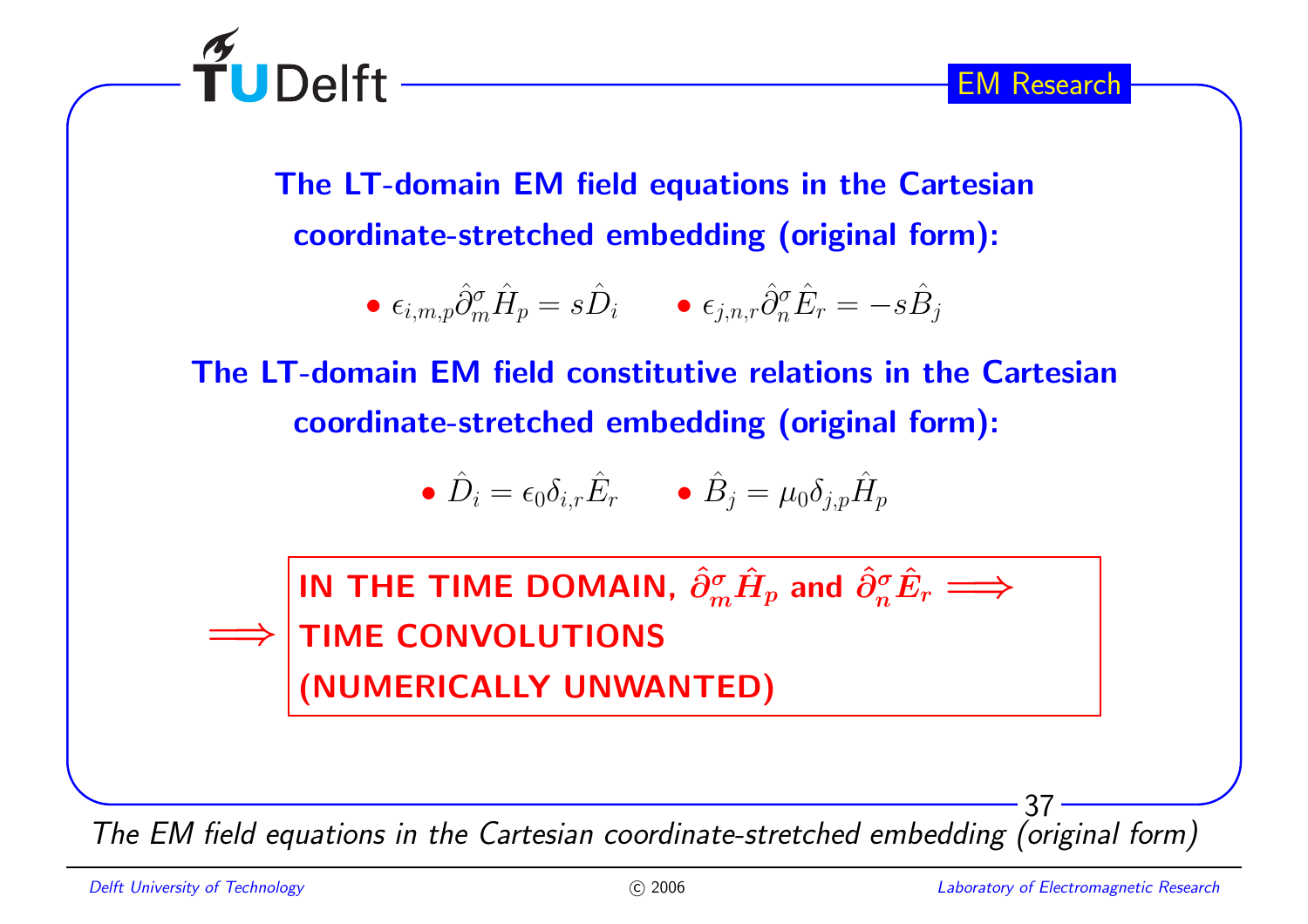**TUDelft** 

EM Research

The LT-domain EM field equations in the Cartesiancoordinate-stretched embedding (equivalent form fitting thediscretization stencil in  $\mathcal{D})$ :



The modified EM field equations in the Cartesian coordinate-stretched embedding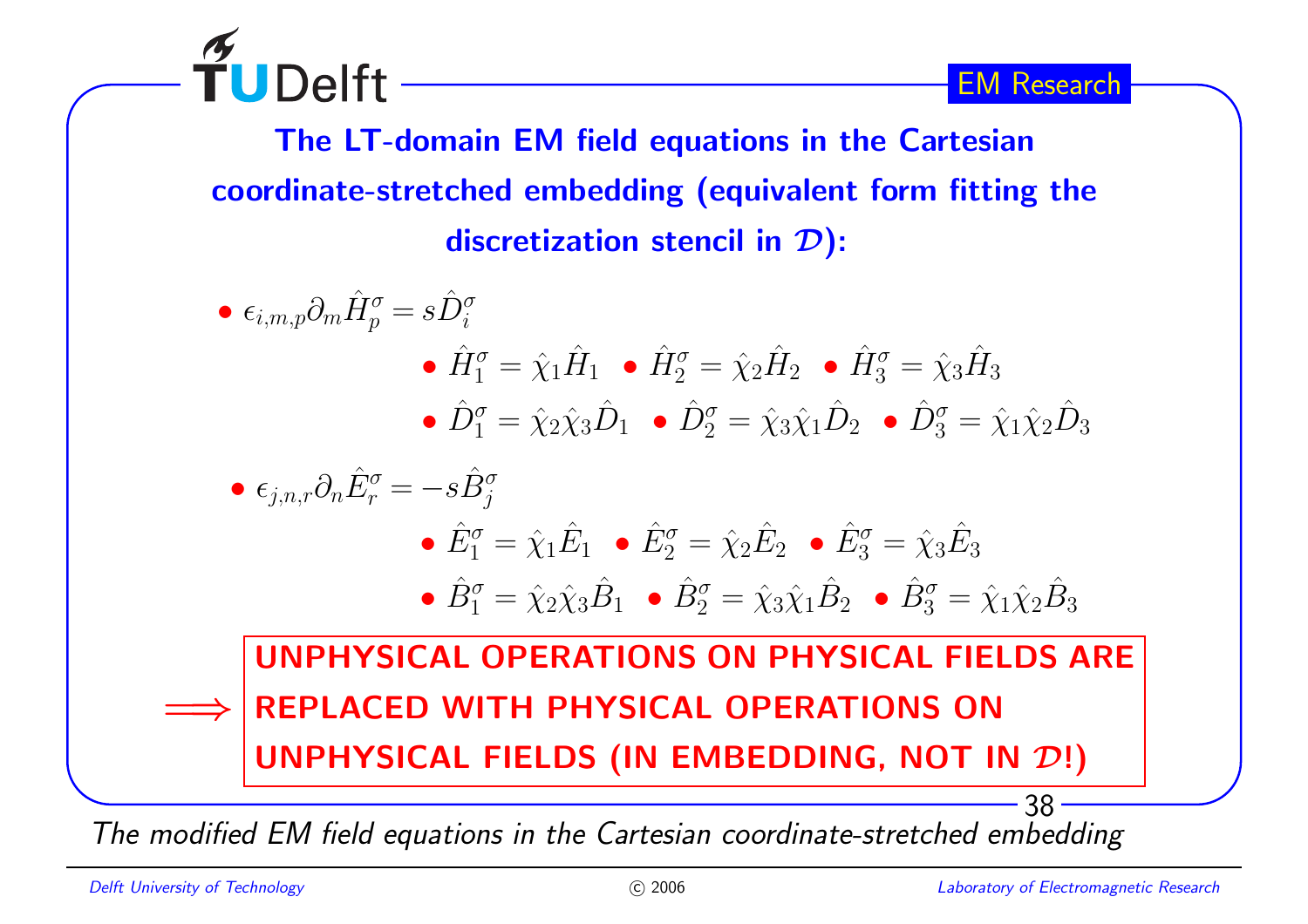

## The LT-domain modified constitutive relations in the Cartesiancoordinate-stretched embedding:

$$
\begin{aligned}\n\bullet \hat{D}_1^{\sigma} &= \frac{\hat{\chi}_2 \hat{\chi}_3}{\hat{\chi}_1} \hat{E}_1^{\sigma} \bullet \hat{D}_2^{\sigma} = \frac{\hat{\chi}_3 \hat{\chi}_1}{\hat{\chi}_2} \hat{E}_2^{\sigma} \bullet \hat{D}_3^{\sigma} = \frac{\hat{\chi}_1 \hat{\chi}_2}{\hat{\chi}_3} \hat{E}_3^{\sigma} \\
\bullet \hat{B}_1^{\sigma} &= \frac{\hat{\chi}_2 \hat{\chi}_3}{\hat{\chi}_1} \hat{H}_1^{\sigma} \bullet \hat{B}_2^{\sigma} = \frac{\hat{\chi}_3 \hat{\chi}_1}{\hat{\chi}_2} \hat{H}_2^{\sigma} \bullet \hat{B}_3^{\sigma} = \frac{\hat{\chi}_1 \hat{\chi}_2}{\hat{\chi}_3} \hat{H}_3^{\sigma}\n\end{aligned}
$$

=⇒IN THE TIME DOMAIN, (NUMERICALLY UNWANTED)TIME CONVOLUTIONS HAVE BEEN SHIFTED TO THECONSTITUTIVE RELATIONS <sup>=</sup><sup>⇒</sup> CAN BE CIRCUM-VENTED FOR LORENTZ THEORY–OF–ELECTRONSMODEL FOR CONSTITUTIVE BEHAVIOR OF MAT-TER IN  ${\cal D}$  and absorptive/delay coordinate- $\overline{\text{STRETCHING MODEL IN }\mathcal{E}^{\sigma}}$ 

The modified constitutive relations in the Cartesian coordinate-stretched embedding

**TUDelft**